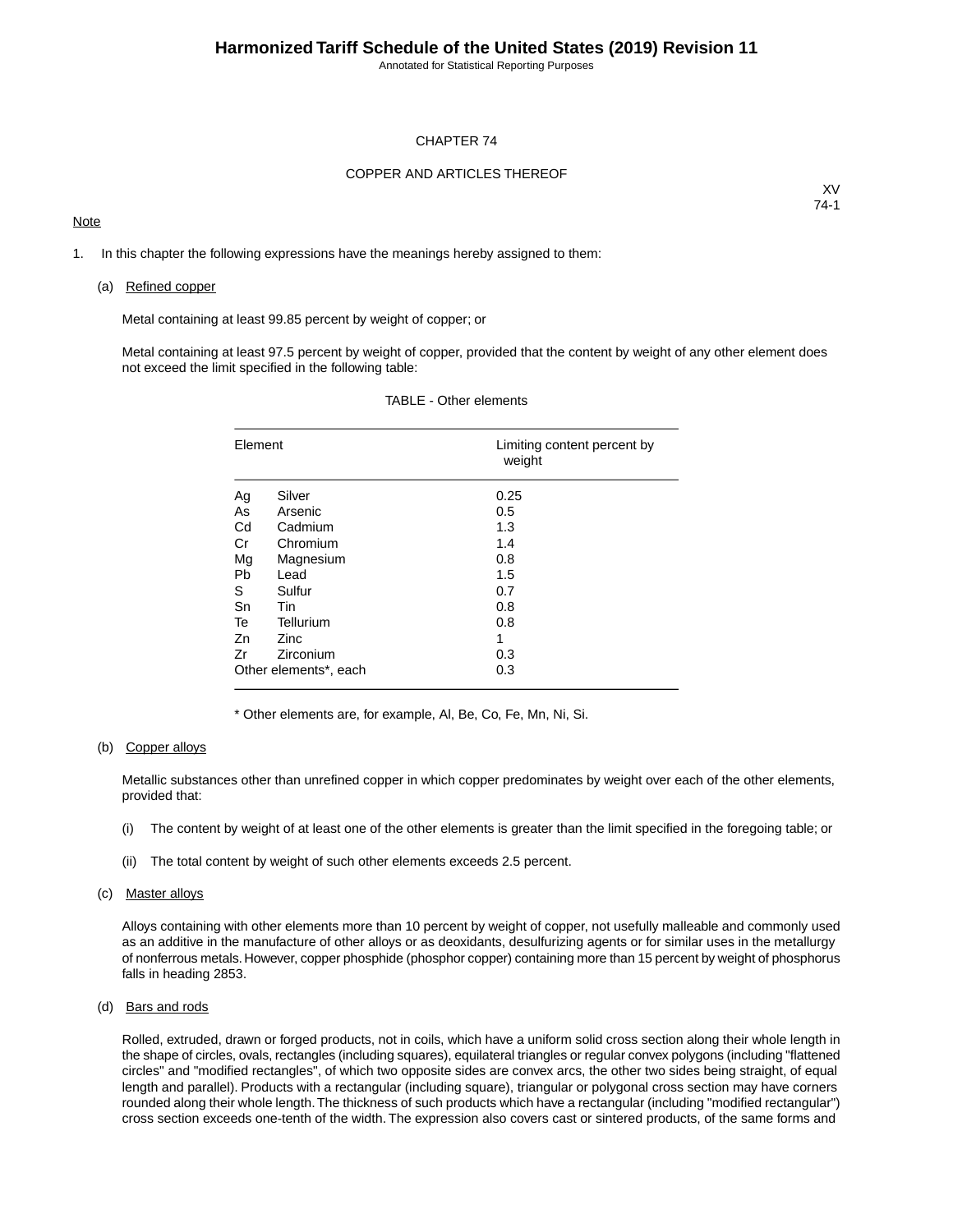Note (con.) XV 74-2

> dimensions, which have been subsequently worked after production (otherwise than by simple trimming or descaling), provided that they have not thereby assumed the character of articles or products of other headings.

> Wire bars and billets with their ends tapered or otherwise worked simply to facilitate their entry into machines for converting them into, for example, drawing stock (wire rod) or tubes, are, however, to be taken to be unwrought copper of heading 7403.

### (e) Profiles

Rolled, extruded, drawn, forged or formed products, coiled or not, of a uniform cross section along their whole length, which do not conform to any of the definitions of bars, rods, wire, plates, sheets, strip, foil, tubes or pipes. The expression also covers cast or sintered products, of the same forms, which have been subsequently worked after production (otherwise than by simple trimming or descaling), provided that they have not thereby assumed the character of articles or products of other headings.

## (f) Wire

Rolled, extruded or drawn products, in coils, which have a uniform solid cross section along their whole length in the shape of circles, ovals, rectangles (including squares), equilateral triangles or regular convex polygons (including "flattened circles" and "modified rectangles", of which two opposite sides are convex arcs, the other two sides being straight, of equal length and parallel). Products with a rectangular (including square), triangular or polygonal cross section may have corners rounded along their whole length. The thickness of such products which have a rectangular (including "modified rectangular") cross section exceeds one-tenth of the width.

### (g) Plates, sheets, strip and foil

Flat-surfaced products (other than the unwrought products of heading 7403), coiled or not, of solid rectangular (other than square) cross section with or without rounded corners (including "modified rectangles" of which two opposite sides are convex arcs, the other two sides being straight, of equal length and parallel) of a uniform thickness, which are:

- of rectangular (including square) shape with a thickness not exceeding one-tenth of the width,

- of a shape other than rectangular or square, of any size, provided that they do not assume the character of articles or products of other headings.

Headings 7409 and 7410 apply, inter alia, to plates, sheets, strip and foil with patterns (for example, grooves, ribs, checkers, tears, buttons, lozenges) and to such products which have been perforated, corrugated, polished or coated, provided that they do not thereby assume the character of articles or products of other headings.

## (h) Tubes and pipes

Hollow products, coiled or not, which have a uniform cross section with only one enclosed void along their whole length in the shape of circles, ovals, rectangles (including squares), equilateral triangles or regular convex polygons, and which have a uniform wall thickness. Products with a rectangular (including square), equilateral triangular or regular convex polygonal cross section, which may have corners rounded along their whole length, are also to be taken to be tubes and pipes provided the inner and outer cross sections are concentric and have the same form and orientation. Tubes and pipes of the foregoing cross sections may be polished, coated, bent, threaded, drilled, waisted, expanded, cone-shaped or fitted with flanges, collars or rings.

#### Subheading Note

- 1. In this chapter the following expressions have the meanings hereby assigned to them:
	- (a) Copper-zinc base alloys (brasses)

Alloys of copper and zinc, with or without other elements. When other elements are present:

- zinc predominates by weight over each of such other elements;
- any nickel content by weight is less than 5 percent (see copper-nickel-zinc alloys (nickel silvers)); and
- any tin content by weight is less than 3 percent (see copper-tin alloys (bronzes)).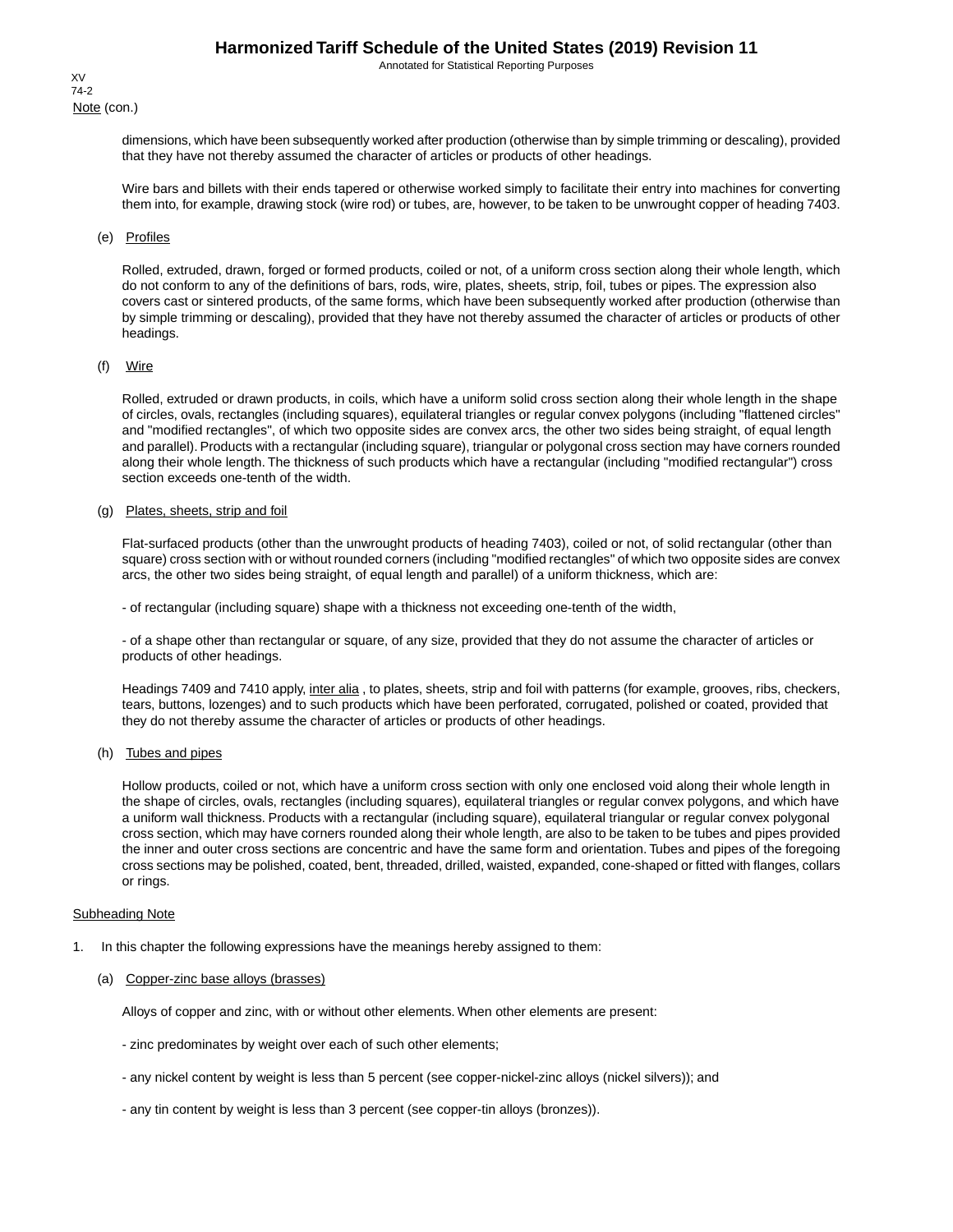Subheading Note (con.)

## (b) Copper-tin base alloys (bronzes)

Alloys of copper and tin, with or without other elements. When other elements are present, tin predominates by weight over each of such other elements, except that when the tin content is 3 percent or more the zinc content by weight may exceed that of tin but must be less than 10 percent.

### (c) Copper-nickel-zinc base alloys (nickel silvers)

Alloys of copper, nickel and zinc, with or without other elements. The nickel content is 5 percent or more by weight (see copper-zinc alloys (brasses)).

### (d) Copper-nickel base alloys

Alloys of copper and nickel, with or without other elements but in any case containing by weight not more than 1 percent of zinc. When other elements are present, nickel predominates by weight over each of such other elements.

#### Additional U.S. Note

1. The deduction provided for in additional U.S. note 1 to chapter 26 shall apply to cement copper and copper precipitates of subheading 7401.20.

## **Statistical Note**

I. For the purposes of this chapter, the term "beryllium copper master alloy" refers to master alloys which contain by weight at least 3 percent but not more than 10 percent beryllium.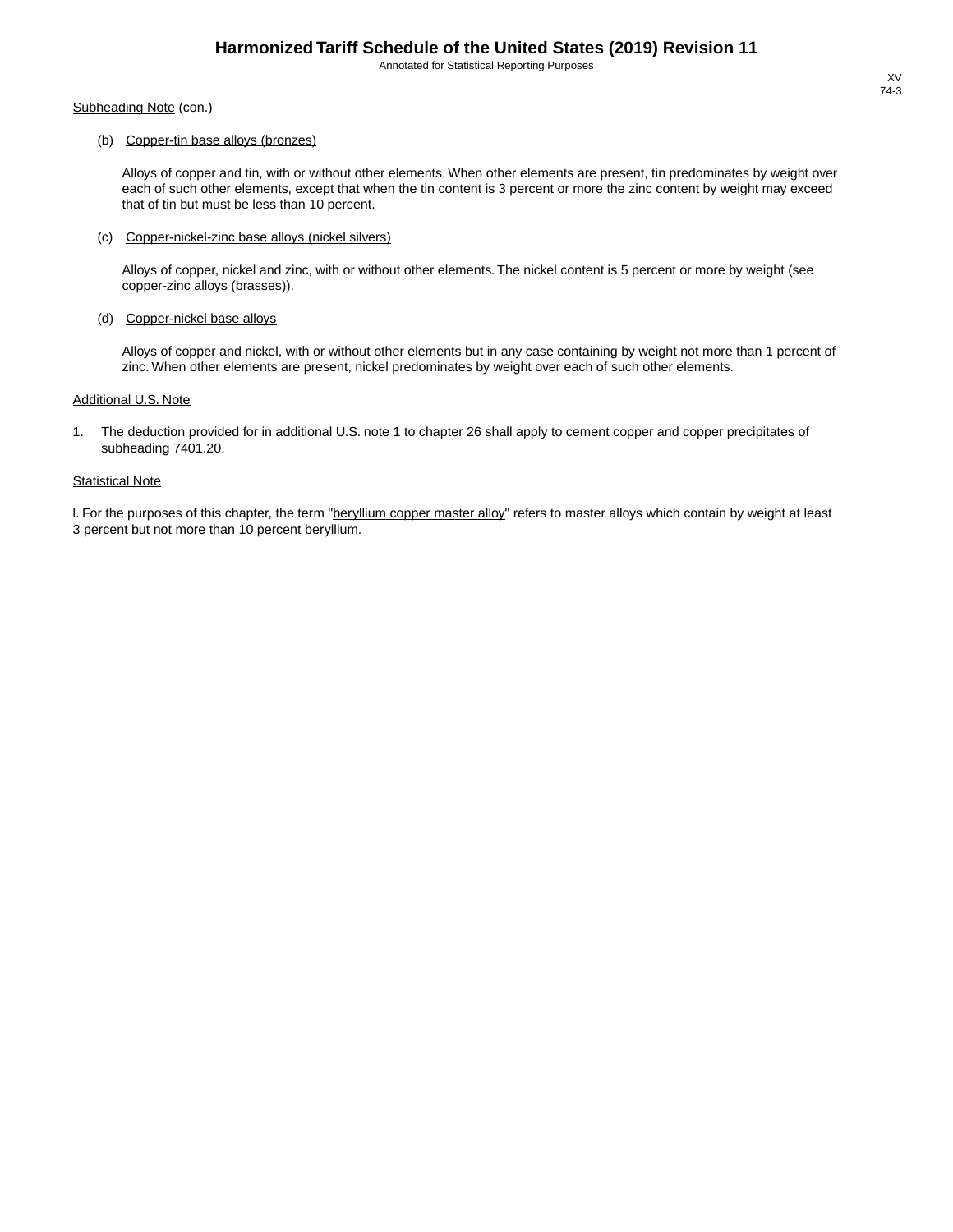Annotated for Statistical Reporting Purposes

| Heading/      | Stat.       |                                                                                                               | Unit                             |                    | Rates of Duty                                                                          |                |
|---------------|-------------|---------------------------------------------------------------------------------------------------------------|----------------------------------|--------------------|----------------------------------------------------------------------------------------|----------------|
| Subheading    | Suf-<br>fix | Article Description                                                                                           | of<br>Quantity                   | General            | $\mathbf{1}$<br>Special                                                                | $\overline{2}$ |
| 7401.00.00 00 |             | Copper mattes; cement copper (precipitated copper) kg                                                         |                                  | Free               |                                                                                        | 6%             |
|               |             | 7402.00.00   00   Unrefined copper; copper anodes for electrolytic refining kg                                |                                  | Free <sup>1/</sup> |                                                                                        | 6%             |
|               |             |                                                                                                               | Cu kg                            |                    |                                                                                        |                |
| 7403          |             | Refined copper and copper alloys, unwrought (other than<br>master alloys of heading 7405):<br>Refined copper: |                                  |                    |                                                                                        |                |
| 7403.11.00 00 |             |                                                                                                               |                                  |                    | Free (A*, AU, BH,<br>CA, CL, CO, D, E,<br>IL, JO, KR, MA,<br>MX, OM, P, PA,<br>PE, SG) | 6%             |
| 7403.12.00 00 |             |                                                                                                               |                                  |                    | Free (A, AU, BH,<br>CA, CL, CO, D, E,<br>IL, JO, KR, MA,<br>MX, OM, P, PA,<br>PE, SG)  | 6%             |
| 7403.13.00 00 |             |                                                                                                               | . kg <sub>1%</sub> <sup>1/</sup> |                    | Free (A, AU, BH,<br>CA, CL, CO, D, E,<br>IL, JO, KR, MA,<br>MX, OM, P, PA,<br>PE, SG)  | 6%             |
| 7403.19.00 00 |             |                                                                                                               |                                  |                    | Free (A*, AU, BH,<br>CA, CL, CO, D, E,<br>IL, JO, KR, MA,<br>MX, OM, P, PA,<br>PE, SG) | 6%             |
| 7403.21.00 00 |             | Copper alloys:                                                                                                |                                  |                    | Free (A, AU, BH,<br>CA, CL, CO, D, E,<br>IL, JO, KR, MA,<br>MX, OM, P, PA,<br>PE, SG)  | 6%             |
| 7403.22.00 00 |             |                                                                                                               |                                  |                    | Free (A, AU, BH,<br>CA, CL, CO, D, E,<br>IL, JO, KR, MA,<br>MX, OM, P, PA,<br>PE, SG)  | 6%             |
| 7403.29.01    |             |                                                                                                               |                                  |                    | Free (A, AU, BH,<br>CA, CL, CO, D, E,<br>IL, JO, KR, MA,<br>MX, OM, P, PA,<br>PE, SG)  | 6%             |
|               | 10          | Copper-nickel base alloys (cupro-nickel) or<br>copper-nickel-zinc base alloys (nickel silver) kg              |                                  |                    |                                                                                        |                |
|               | 80          |                                                                                                               |                                  |                    |                                                                                        |                |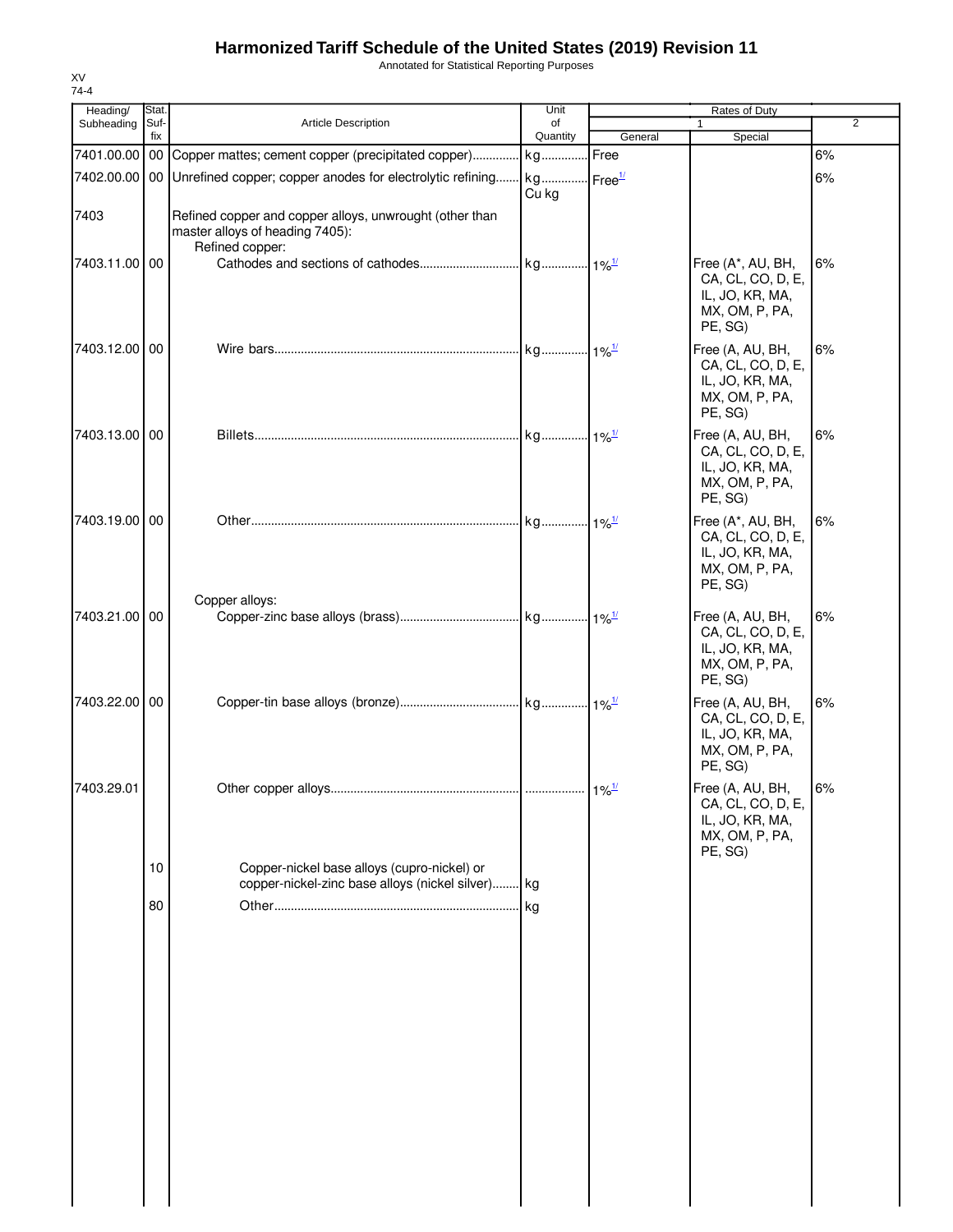Annotated for Statistical Reporting Purposes

| Heading/                 | Stat.       |                                                                                      | Unit           |                    | Rates of Duty |                |
|--------------------------|-------------|--------------------------------------------------------------------------------------|----------------|--------------------|---------------|----------------|
| Subheading               | Suf-<br>fix | Article Description                                                                  | of<br>Quantity | General            |               | $\overline{2}$ |
| 7404.00<br>7404.00.30    |             | Copper waste and scrap:<br>Spent anodes; waste and scrap with a copper content of    |                |                    | Special       |                |
|                          | 20          |                                                                                      |                |                    |               | 6%             |
|                          |             | Of copper alloys:                                                                    |                |                    |               |                |
|                          | 45          | Of copper-zinc base alloys (brass):<br>Containing more than 0.3 percent of lead kg   |                |                    |               |                |
|                          | 55          |                                                                                      |                |                    |               |                |
|                          | 65          |                                                                                      |                |                    |               |                |
|                          | 90          |                                                                                      |                |                    |               |                |
| 7404.00.60               |             |                                                                                      |                | Free <sup>1/</sup> |               | 6%             |
|                          | 20          |                                                                                      |                |                    |               |                |
|                          |             | Of copper alloys:<br>Of copper-zinc base alloys (brass):                             |                |                    |               |                |
|                          | 45          | Containing more than 0.3 percent of lead kg                                          |                |                    |               |                |
|                          | 55          |                                                                                      |                |                    |               |                |
|                          | 65          |                                                                                      |                |                    |               |                |
|                          | 90          |                                                                                      |                |                    |               |                |
| 7405.00<br>7405.00.10 00 |             | Master alloys of copper:<br>Containing by weight 5 percent or more but not more than |                |                    |               |                |
|                          |             |                                                                                      |                |                    |               | 12%            |
| 7405.00.60               |             |                                                                                      |                |                    |               |                |
|                          | 30          |                                                                                      |                |                    |               | 28%            |
|                          |             |                                                                                      |                |                    |               |                |
|                          | 50          |                                                                                      |                |                    |               |                |
| 7406<br>7406.10.00 00    |             | Copper powders and flakes:                                                           |                |                    |               | 49%            |
| 7406.20.00               | 00          |                                                                                      |                |                    |               | 12%            |
|                          |             |                                                                                      |                |                    |               |                |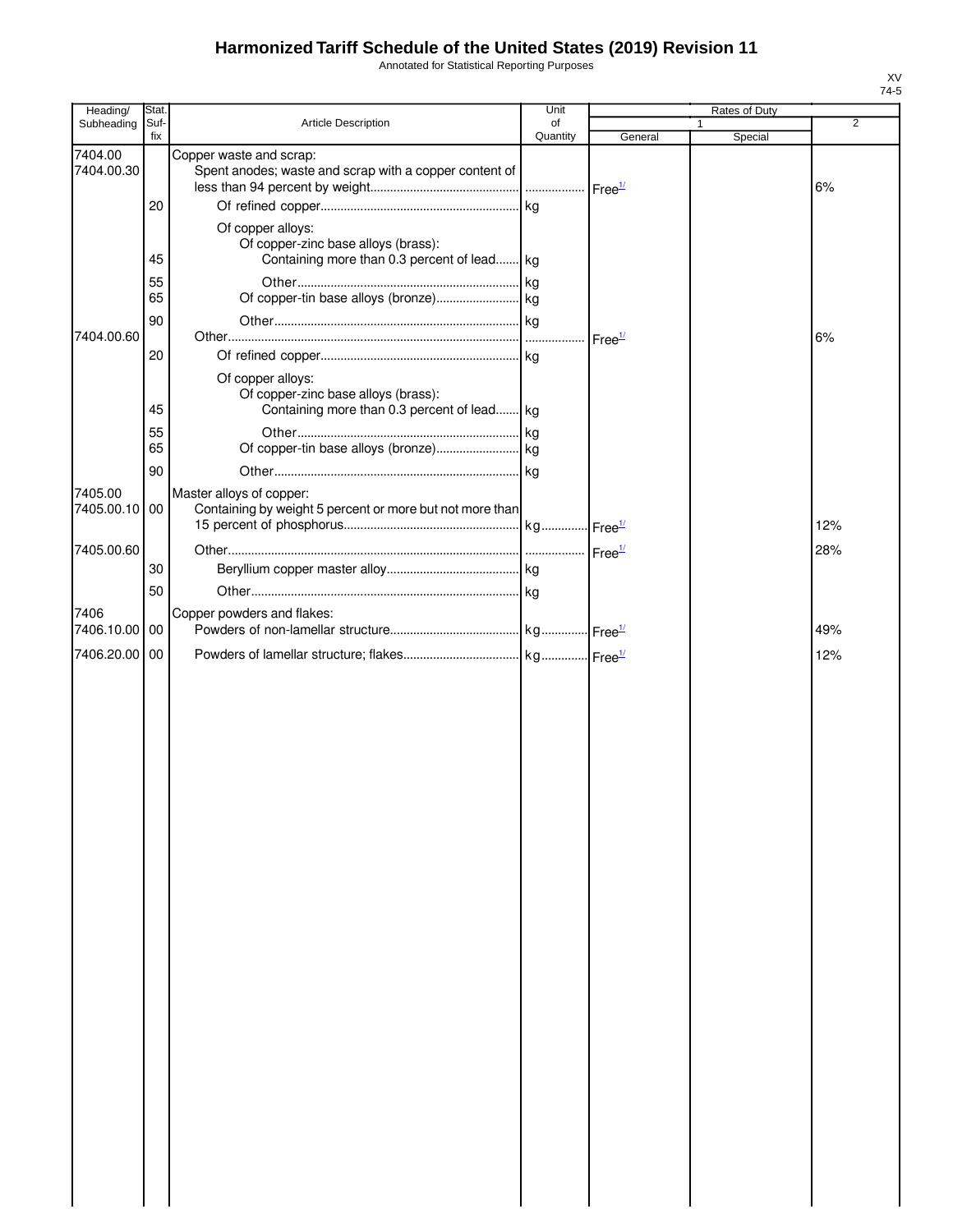Annotated for Statistical Reporting Purposes

| Heading/        | Stat.       |                                                                       | Unit           |                          | Rates of Duty                                                                          |     |
|-----------------|-------------|-----------------------------------------------------------------------|----------------|--------------------------|----------------------------------------------------------------------------------------|-----|
| Subheading      | Suf-<br>fix | <b>Article Description</b>                                            | of<br>Quantity | General                  | 1<br>Special                                                                           | 2   |
| 7407<br>7407.10 |             | Copper bars, rods and profiles:<br>Of refined copper:                 |                |                          |                                                                                        |     |
|                 |             | Profiles:                                                             |                |                          |                                                                                        |     |
| 7407.10.15 00   |             |                                                                       |                |                          | Free (A, AU, BH,<br>CA, CL, CO, D, E,<br>IL, JO, KR, MA,<br>MX, OM, P, PA,<br>PE, SG)  | 48% |
| 7407.10.30 00   |             |                                                                       |                |                          | Free (A, AU, BH,<br>CA, CL, CO, D, E,<br>IL, JO, KR, MA,<br>MX, OM, P, PA,<br>PE, SG)  | 48% |
| 7407.10.50      |             |                                                                       |                | $\cdot$ 1% $\frac{1}{2}$ | Free (A, AU, BH,<br>CA, CL, CO, D, E,<br>IL, JO, KR, MA,<br>MX, OM, P, PA,<br>PE, SG)  | 7%  |
|                 | 10          |                                                                       |                |                          |                                                                                        |     |
|                 | 50          |                                                                       |                |                          |                                                                                        |     |
| 7407.21         |             | Of copper alloys:<br>Of copper-zinc base alloys (brass):<br>Profiles: |                |                          |                                                                                        |     |
| 7407.21.15 00   |             |                                                                       |                |                          | Free (A, AU, BH,<br>CA, CL, CO, D, E,<br>IL, JO, KR, MA,<br>MX, OM, P, PA,<br>PE, SG)  | 17% |
| 7407.21.30 00   |             |                                                                       |                |                          | Free (A, AU, BH,<br>CA, CL, CO, D, E,<br>IL, JO, KR, MA,<br>MX, OM, P, PA,<br>PE, SG)  | 17% |
| 7407.21.50 00   |             | Bars and rods:                                                        |                |                          | Free (A, AU, BH,<br>CA, CL, CO, D, E,<br>IL, JO, KR, MA,<br>MX, OM, P, PA,<br>PE, SG)  | 9%  |
| 7407.21.70 00   |             | Other:                                                                |                |                          | Free (A, AU, BH,<br>CA, CL, CO, D, E,<br>IL, JO, KR, MA,<br>MX, OM, P, PA,<br>PE, SG)  | 9%  |
| 7407.21.90 00   |             |                                                                       |                |                          | Free (A*, AU, BH,<br>CA, CL, CO, D, E,<br>IL, JO, KR, MA,<br>MX, OM, P, PA,<br>PE, SG) | 9%  |
|                 |             |                                                                       |                |                          |                                                                                        |     |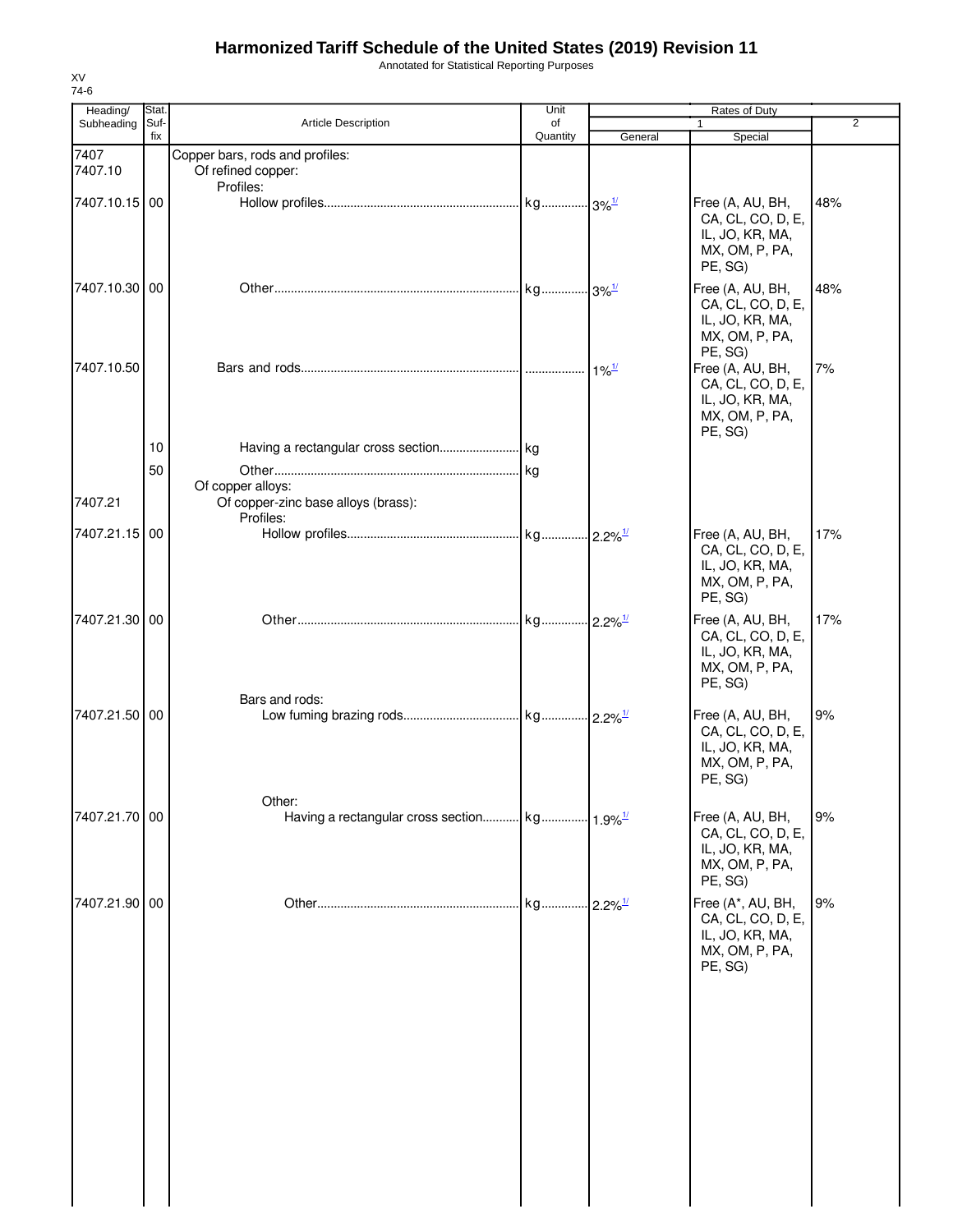Annotated for Statistical Reporting Purposes

| Heading/      | Stat.       |                                                                                                    | Unit           |         | Rates of Duty                                                                         |                |
|---------------|-------------|----------------------------------------------------------------------------------------------------|----------------|---------|---------------------------------------------------------------------------------------|----------------|
| Subheading    | Suf-<br>fix | Article Description                                                                                | of<br>Quantity | General | $\mathbf{1}$<br>Special                                                               | $\overline{2}$ |
| 7407 (con.)   |             | Copper bars, rods and profiles: (con.)                                                             |                |         |                                                                                       |                |
| 7407.29       |             | Of copper alloys: (con.)<br>Other:                                                                 |                |         |                                                                                       |                |
| 7407.29.16    |             | Profiles:                                                                                          |                |         |                                                                                       | 48%            |
|               |             |                                                                                                    |                |         | Free (A, AU, BH,<br>CA, CL, CO, D, E,<br>IL, JO, KR, MA,<br>MX, OM, P, PA,<br>PE, SG) |                |
|               | 10          | Of copper-nickel base alloys (cupro-nickel)<br>or copper-nickel-zinc base alloys (nickel           |                |         |                                                                                       |                |
|               | 80          |                                                                                                    |                |         |                                                                                       |                |
| 7407.29.34 00 |             | Other:<br>Of copper-nickel base alloys (cupro-nickel)<br>or copper-nickel-zinc base alloys (nickel |                |         |                                                                                       |                |
|               |             |                                                                                                    |                |         | Free (A, AU, BH,<br>CA, CL, CO, D, E,<br>IL, JO, KR, MA,<br>MX, OM, P, PA,<br>PE, SG) | 48%            |
| 7407.29.38 00 |             |                                                                                                    |                |         | Free (A, AU, BH,<br>CA, CL, CO, D, E,<br>IL, JO, KR, MA,<br>MX, OM, P, PA,<br>PE, SG) | 48%            |
| 7407.29.40 00 |             | Bars and rods of copper-nickel base alloys<br>(cupro-nickel) or copper-nickel-zinc base alloys     |                |         |                                                                                       |                |
|               |             |                                                                                                    |                |         | Free (A, AU, BH,<br>CA, CL, CO, D, E,<br>IL, JO, KR, MA,<br>MX, OM, P, PA,<br>PE, SG) | 48%            |
| 7407.29.50 00 |             |                                                                                                    |                |         | Free (A, AU, BH,<br>CA, CL, CO, D, E,<br>IL, JO, KR, MA,<br>MX, OM, P, PA,<br>PE, SG) | 9%             |
|               |             |                                                                                                    |                |         |                                                                                       |                |
|               |             |                                                                                                    |                |         |                                                                                       |                |
|               |             |                                                                                                    |                |         |                                                                                       |                |
|               |             |                                                                                                    |                |         |                                                                                       |                |
|               |             |                                                                                                    |                |         |                                                                                       |                |
|               |             |                                                                                                    |                |         |                                                                                       |                |
|               |             |                                                                                                    |                |         |                                                                                       |                |
|               |             |                                                                                                    |                |         |                                                                                       |                |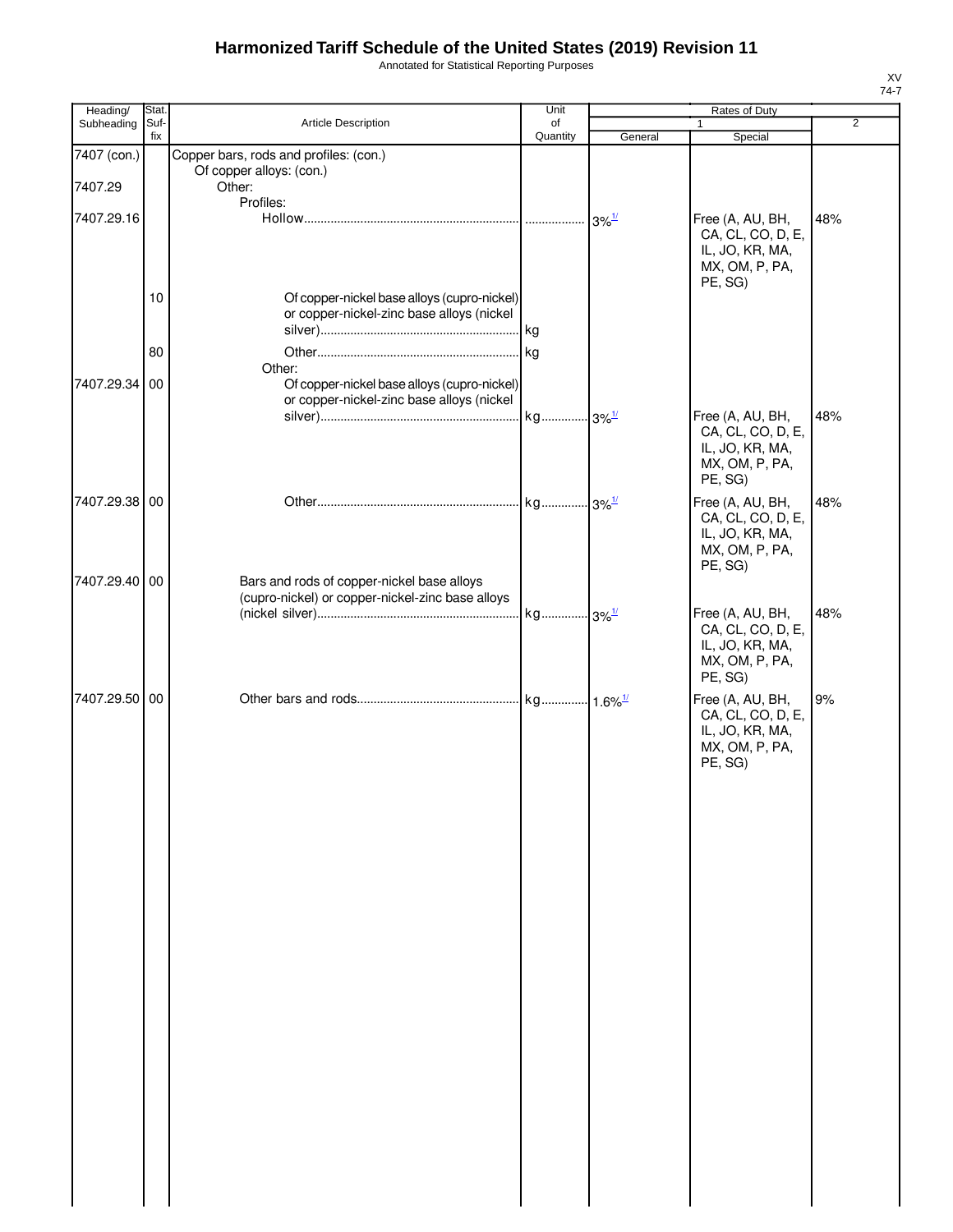Annotated for Statistical Reporting Purposes

| Suf-          |                                                                                      |                                                                                                                  |         |                                                                                        |                                                                                 |
|---------------|--------------------------------------------------------------------------------------|------------------------------------------------------------------------------------------------------------------|---------|----------------------------------------------------------------------------------------|---------------------------------------------------------------------------------|
| fix           | Article Description                                                                  | of<br>Quantity                                                                                                   | General | Special                                                                                | $\overline{2}$                                                                  |
|               | Copper wire:<br>Of refined copper:<br>Of which the maximum cross-sectional dimension |                                                                                                                  |         |                                                                                        |                                                                                 |
| 7408.11.30 00 | With a maximum cross-sectional dimension over                                        |                                                                                                                  |         | Free (A, AU, BH,                                                                       | 7%                                                                              |
|               |                                                                                      |                                                                                                                  |         | IL, JO, KR, MA,<br>MX, OM, P, PA,<br>PE, SG)                                           |                                                                                 |
|               |                                                                                      |                                                                                                                  |         | Free (A*, AU, BH,<br>CA, CL, CO, D, E,<br>IL, JO, KR, MA,<br>MX, OM, P, PA,            | 28%                                                                             |
| 7408.19.00    |                                                                                      |                                                                                                                  |         | Free (A*, AU, BH,<br>CA, CL, CO, D, E,<br>IL, JO, KR, MA,<br>MX, OM, P, PA,<br>PE, SG) | 28%                                                                             |
| 30            | With a maximum cross-sectional dimension of                                          | kg                                                                                                               |         |                                                                                        |                                                                                 |
| 60            | Of copper alloys:                                                                    |                                                                                                                  |         |                                                                                        |                                                                                 |
|               |                                                                                      |                                                                                                                  |         | CA, CL, CO, D, E,<br>IL, JO, KR, MA,<br>MX, OM, P, PA,<br>PE, SG)                      | 28%                                                                             |
|               | copper-nickel-zinc base alloys (nickel silver):                                      |                                                                                                                  |         |                                                                                        |                                                                                 |
|               |                                                                                      |                                                                                                                  |         | CA, CL, CO, D, E,<br>IL, JO, KR, MA,<br>MX, OM, P, PA,<br>PE, SG)                      | 28%                                                                             |
| 7408.22.50 00 |                                                                                      |                                                                                                                  |         | Free (A, AU, BH,<br>CA, CL, CO, D, E,<br>IL, JO, KR, MA,<br>MX, OM, P, PA,<br>PE, SG)  | 28%                                                                             |
| 7408.29.10 00 | Other:                                                                               |                                                                                                                  |         | Free (A, AU, BH,<br>CA, CL, CO, D, E,<br>IL, JO, KR, MA,<br>MX, OM, P, PA,             | 28%                                                                             |
| 7408.29.50 00 |                                                                                      |                                                                                                                  |         | Free (A, AU, BH,<br>CA, CL, CO, D, E,<br>IL, JO, KR, MA,<br>MX, OM, P, PA,<br>PE, SG)  | 28%                                                                             |
|               |                                                                                      |                                                                                                                  |         |                                                                                        |                                                                                 |
|               | 7408.11.60 00<br>7408.21.00 00<br>7408.22.10 00                                      | exceeds 6 mm:<br>With a maximum cross-sectional dimension over<br>Of copper-nickel base alloys (cupro-nickel) or |         | kg 1% <sup>1/</sup><br>$3\%$ <sup>1/</sup>                                             | CA, CL, CO, D, E,<br>PE, SG)<br>Free (A, AU, BH,<br>Free (A, AU, BH,<br>PE, SG) |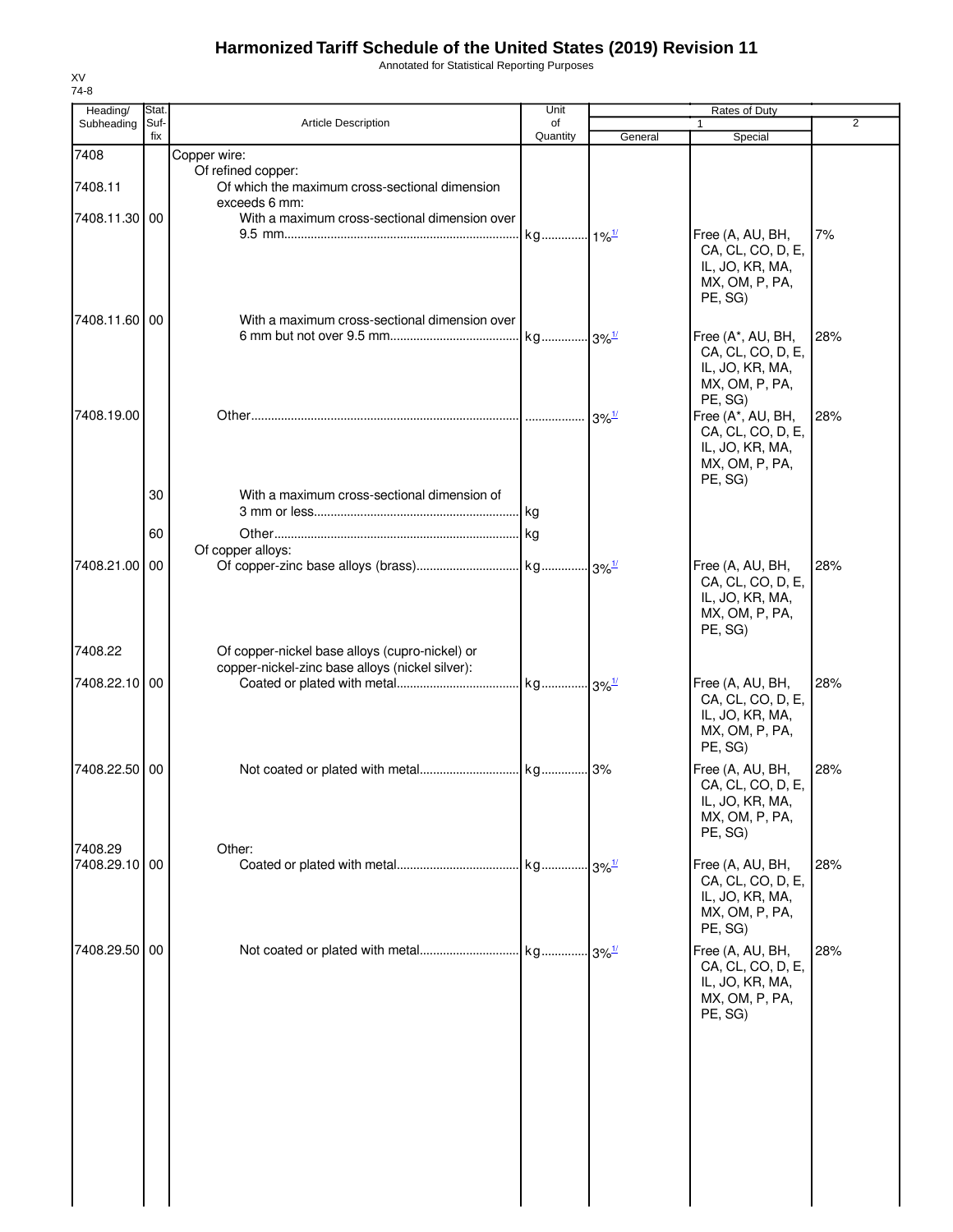Annotated for Statistical Reporting Purposes

| Heading/      | Stat.       |                                                                         | Unit           |                       | Rates of Duty                                                                          |                |
|---------------|-------------|-------------------------------------------------------------------------|----------------|-----------------------|----------------------------------------------------------------------------------------|----------------|
| Subheading    | Suf-<br>fix | Article Description                                                     | of<br>Quantity | General               | 1<br>Special                                                                           | $\overline{2}$ |
| 7409          |             | Copper plates, sheets and strip, of a thickness exceeding<br>$0.15$ mm: |                |                       |                                                                                        |                |
| 7409.11       |             | Of refined copper:<br>In coils:                                         |                |                       |                                                                                        |                |
| 7409.11.10 00 |             |                                                                         |                |                       | Free (A, AU, BH,<br>CA, CL, CO, D, E,<br>IL, JO, KR, MA,<br>MX, OM, P, PA,<br>PE, SG)  | 38%            |
| 7409.11.50    |             |                                                                         |                |                       | Free (A*, AU, BH,<br>CA, CL, CO, D, E,<br>IL, JO, KR, MA,<br>MX, OM, P, PA,<br>PE, SG) | 7.5%           |
|               | 10          |                                                                         |                |                       |                                                                                        |                |
| 7409.19       | 50          | Other:                                                                  |                |                       |                                                                                        |                |
| 7409.19.10    | 00          |                                                                         |                |                       | Free (A, AU, BH,<br>CA, CL, CO, D, E,<br>IL, JO, KR, MA,<br>MX, OM, P, PA,<br>PE, SG)  | 48%            |
|               |             | Of a thickness of less than 5 mm:                                       |                |                       |                                                                                        |                |
| 7409.19.50 00 |             |                                                                         |                |                       | Free (A, AU, BH,<br>CA, CL, CO, D, E,<br>IL, JO, KR, MA,<br>MX, OM, P, PA,<br>PE, SG)  | 7.5%           |
| 7409.19.90 00 |             |                                                                         |                |                       | Free (A, AU, BH,<br>CA, CL, CO, D, E,<br>IL, JO, KR, MA,<br>MX, OM, P, PA,<br>PE, SG)  | 48%            |
| 7409.21.00    |             | Of copper-zinc base alloys (brass):                                     |                | $1.9\%$ <sup>1/</sup> | Free (A*, AU, BH,                                                                      | 9%             |
|               | 10          |                                                                         |                |                       | CA, CL, CO, D, E,<br>IL, JO, KR, MA,<br>MX, OM, P, PA,<br>PE, SG)                      |                |
|               |             | Of a thickness of less than 5 mm:                                       |                |                       |                                                                                        |                |
|               | 50          |                                                                         |                |                       |                                                                                        |                |
|               | 75          | Of a width of less than 500 mm:<br>Of a thickness less than 1.6 mm kg   |                |                       |                                                                                        |                |
| 7409.29.00    | 90          |                                                                         |                | $1.9\%$ <sup>1/</sup> | Free (A, AU, BH,<br>CA, CL, CO, D, E,<br>IL, JO, KR, MA,<br>MX, OM, P, PA,             | 9%             |
|               | 10          |                                                                         |                |                       | PE. SG)                                                                                |                |
|               |             | Of a thickness of less than 5 mm:                                       |                |                       |                                                                                        |                |
|               | 50          |                                                                         |                |                       |                                                                                        |                |
|               |             | Of a width of less than 500 mm:                                         |                |                       |                                                                                        |                |
|               | 75          | Of a thickness less than 1.6 mm kg                                      |                |                       |                                                                                        |                |
|               | 90          |                                                                         |                |                       |                                                                                        |                |
|               |             |                                                                         |                |                       |                                                                                        |                |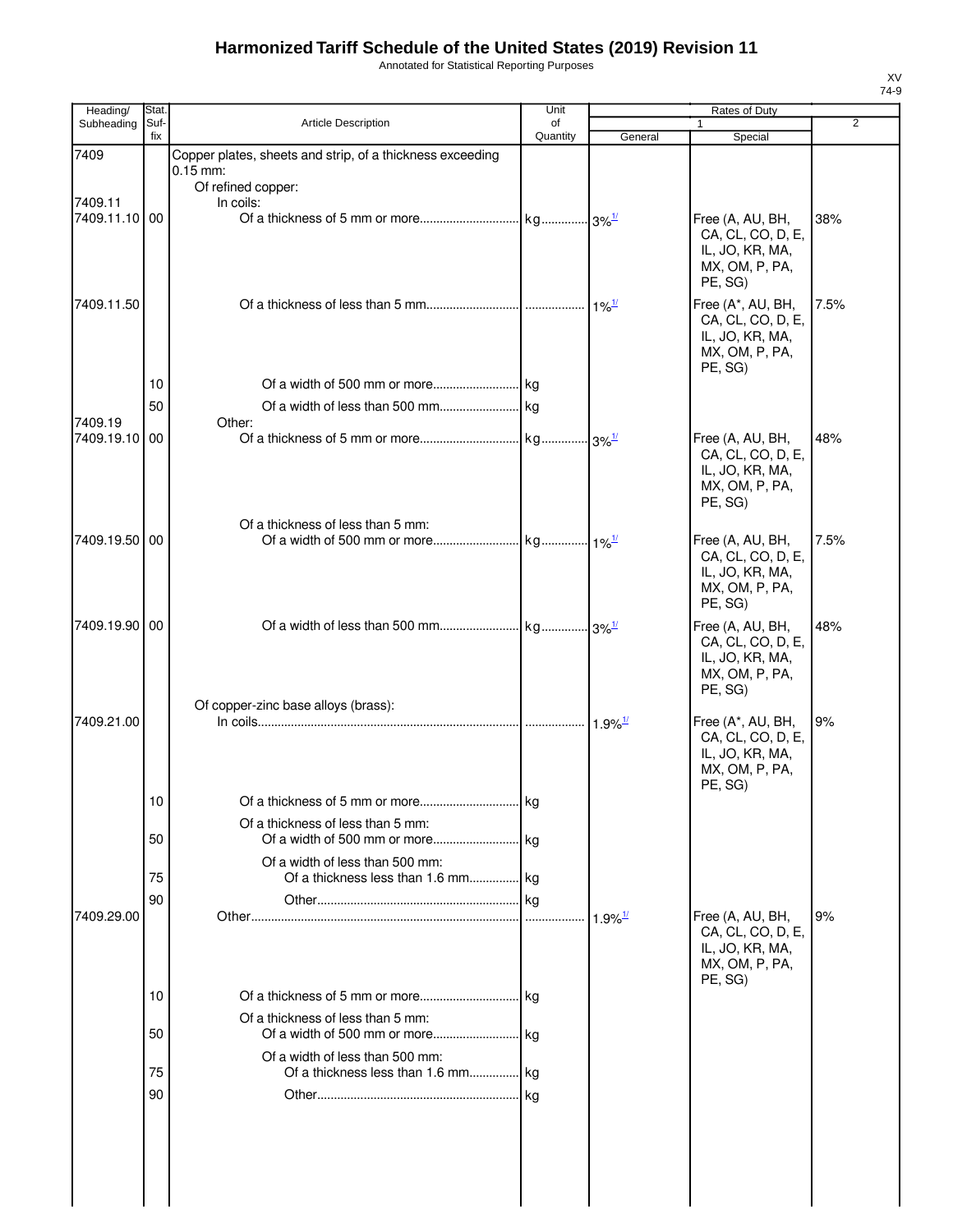Annotated for Statistical Reporting Purposes

| Heading/              | Stat.       |                                                                                | Unit                |                                           | Rates of Duty                                                                         |                |
|-----------------------|-------------|--------------------------------------------------------------------------------|---------------------|-------------------------------------------|---------------------------------------------------------------------------------------|----------------|
| Subheading            | Suf-<br>fix | <b>Article Description</b>                                                     | of<br>Quantity      | General                                   | 1<br>Special                                                                          | $\overline{2}$ |
| 7409 (con.)           |             | Copper plates, sheets and strip, of a thickness exceeding<br>$0.15$ mm: (con.) |                     |                                           |                                                                                       |                |
| 7409.31               |             | Of copper-tin base alloys (bronze):<br>In coils:                               |                     |                                           |                                                                                       |                |
| 7409.31.10 00         |             |                                                                                |                     |                                           | Free (A, AU, BH,<br>CA, CL, CO, D, E,<br>IL, JO, KR, MA,<br>MX, OM, P, PA,<br>PE, SG) | 49%            |
| 7409.31.50 00         |             | Of a thickness of less than 5 mm:                                              |                     |                                           | Free (A, AU, BH,<br>CA, CL, CO, D, E,<br>IL, JO, KR, MA,<br>MX, OM, P, PA,<br>PE, SG) | 9%             |
| 7409.31.90 00         |             |                                                                                |                     |                                           | Free (A, AU, BH,<br>CA, CL, CO, D, E,<br>IL, JO, KR, MA,<br>MX, OM, P, PA,<br>PE, SG) | 49%            |
| 7409.39<br>7409.39.10 |             | Other:                                                                         |                     | $3\%$ <sup><math>\frac{1}{2}</math></sup> | Free (A, AU, BH,<br>CA, CL, CO, D, E,<br>IL, JO, KR, MA,<br>MX, OM, P, PA,<br>PE, SG) | 49%            |
|                       | 30          |                                                                                | Cu kg               |                                           |                                                                                       |                |
|                       | 60          |                                                                                | <b>kg</b><br>Cu kg  |                                           |                                                                                       |                |
| 7409.39.50 00         |             | Of a thickness of less than 5 mm:                                              |                     |                                           | Free (A, AU, BH,<br>CA, CL, CO, D, E,<br>IL, JO, KR, MA,<br>MX, OM, P, PA,<br>PE, SG) | 9%             |
| 7409.39.90            |             |                                                                                |                     | $3\%$ <sup>1/</sup>                       | Free (A, AU, BH,<br>CA, CL, CO, D, E,<br>IL, JO, KR, MA,<br>MX, OM, P, PA,<br>PE, SG) | 49%            |
|                       | 30          |                                                                                | . kg<br>Cu kg       |                                           |                                                                                       |                |
| 7409.40.00 00         | 60          | Of copper-nickel base alloys (cupro-nickel) or copper-                         | kg<br>Cu kg         |                                           |                                                                                       |                |
|                       |             |                                                                                | kg 3% <sup>1/</sup> |                                           | Free (A, AU, BH,<br>CA, CL, CO, D, E,<br>IL, JO, KR, MA,<br>MX, OM, P, PA,<br>PE, SG) | 48%            |
|                       |             |                                                                                |                     |                                           |                                                                                       |                |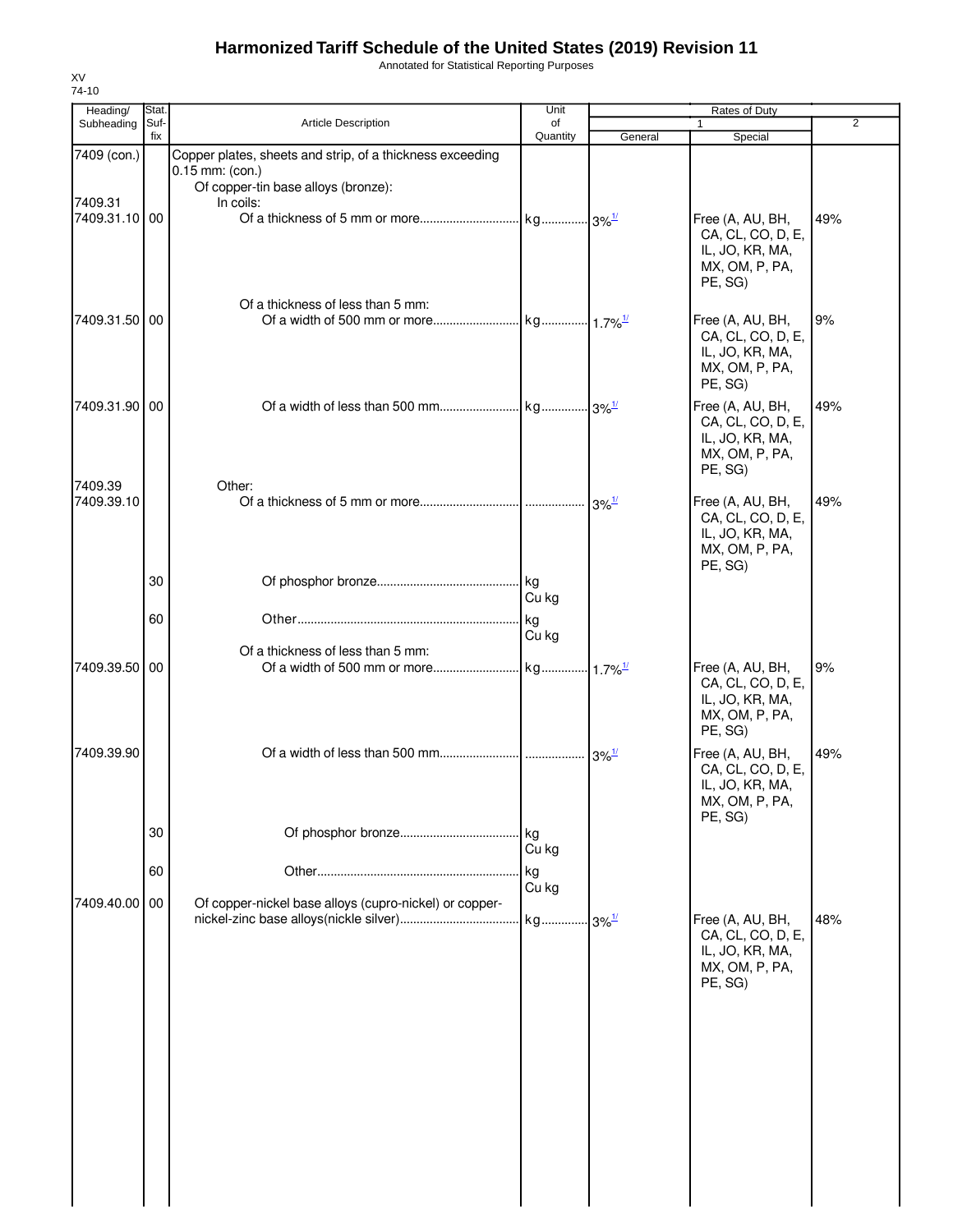Annotated for Statistical Reporting Purposes

| Heading/              | Stat.       |                                                                              | Unit           |                                  | Rates of Duty                                                                         |                |
|-----------------------|-------------|------------------------------------------------------------------------------|----------------|----------------------------------|---------------------------------------------------------------------------------------|----------------|
| Subheading            | Suf-<br>fix | Article Description                                                          | of<br>Quantity | General                          | Special                                                                               | $\overline{2}$ |
| 7409 (con.)           |             | Copper plates, sheets and strip, of a thickness exceeding<br>0.15 mm: (con.) |                |                                  |                                                                                       |                |
| 7409.90<br>7409.90.10 |             | Of other copper alloys:                                                      |                |                                  | Free (A, AU, BH,<br>CA, CL, CO, D, E,<br>IL, JO, KR, MA,<br>MX, OM, P, PA,<br>PE, SG) | 49%            |
|                       | 30          |                                                                              | Cu kg          |                                  |                                                                                       |                |
|                       | 60          | Of a thickness of less than 5 mm:                                            | kg<br>Cu kg    |                                  |                                                                                       |                |
| 7409.90.50            |             |                                                                              |                | $1.7\%$ <sup>1/</sup>            | Free (A, AU, BH,<br>CA, CL, CO, D, E,<br>IL, JO, KR, MA,<br>MX, OM, P, PA,<br>PE, SG) | 9%             |
|                       | 30          |                                                                              | Cu kg          |                                  |                                                                                       |                |
| 7409.90.90            | 60          |                                                                              | kg<br>Cu kg    |                                  | Free (A, AU, BH,                                                                      | 49%            |
|                       |             |                                                                              | .              | $3\%$ <sup><math>1/</math></sup> | CA, CL, CO, D, E,<br>IL, JO, KR, MA,<br>MX, OM, P, PA,<br>PE, SG)                     |                |
|                       | 30          |                                                                              | Cu kg          |                                  |                                                                                       |                |
|                       | 60          |                                                                              | kg<br>Cu kg    |                                  |                                                                                       |                |
|                       |             |                                                                              |                |                                  |                                                                                       |                |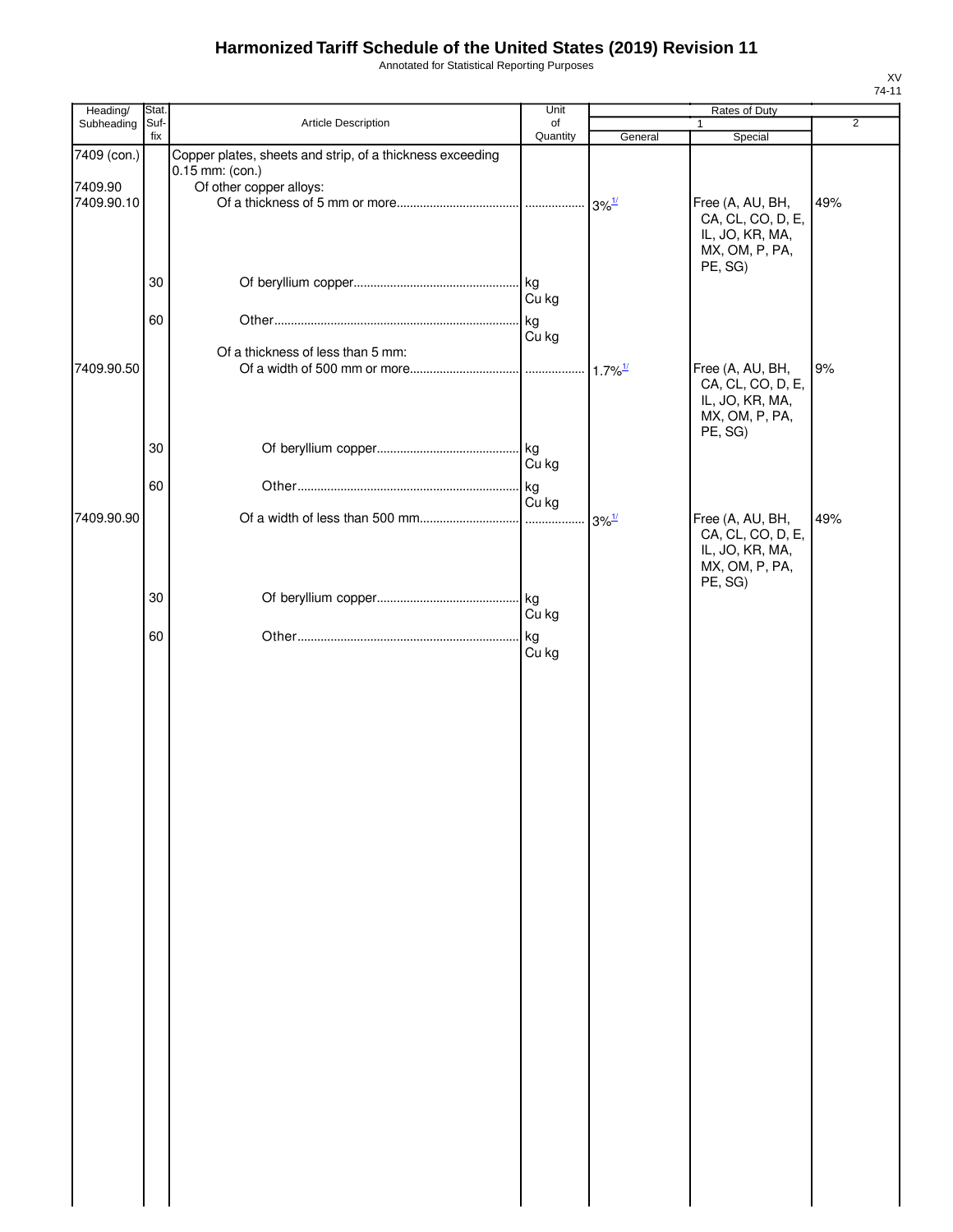Annotated for Statistical Reporting Purposes

| Heading/              | <b>Stat</b> |                                                                                                                                                                                                 | Unit                 |                                           | Rates of Duty                                                                                    |                |
|-----------------------|-------------|-------------------------------------------------------------------------------------------------------------------------------------------------------------------------------------------------|----------------------|-------------------------------------------|--------------------------------------------------------------------------------------------------|----------------|
| Subheading            | Suf-<br>fix | Article Description                                                                                                                                                                             | of<br>Quantity       | General                                   | 1<br>Special                                                                                     | $\overline{2}$ |
| 7410                  |             | Copper foil (whether or not printed or backed with paper,<br>paperboard, plastics or similar backing materials) of a<br>thickness (excluding any backing) not exceeding 0.15 mm:<br>Not backed: |                      |                                           |                                                                                                  |                |
| 7410.11.00 00         |             |                                                                                                                                                                                                 |                      |                                           | Free (A, AU, BH,<br>CA, CL, CO, D, E,<br>IL, JO, KR, MA,<br>MX, OM, P, PA,<br>PE, SG)            | 6.5%           |
| 7410.12.00            |             |                                                                                                                                                                                                 |                      | $1\%$ <sup>1/</sup>                       | Free (A, AU, BH,<br>CA, CL, CO, D, E,<br>IL, JO, KR, MA,<br>MX, OM, P, PA,<br>PE, SG)            | 6.5%           |
|                       | 30          |                                                                                                                                                                                                 |                      |                                           |                                                                                                  |                |
|                       | 60          |                                                                                                                                                                                                 |                      |                                           |                                                                                                  |                |
|                       |             | Backed:                                                                                                                                                                                         |                      |                                           |                                                                                                  |                |
| 7410.21<br>7410.21.30 |             | Of refined copper:                                                                                                                                                                              |                      |                                           | Free (A, AU, BH,                                                                                 | 80%            |
|                       |             |                                                                                                                                                                                                 |                      | $3\%$ <sup><math>\frac{1}{2}</math></sup> | CA, CL, CO, D, E,<br>IL, JO, KR, MA,<br>MX, OM, P, PA,<br>PE, SG)                                |                |
|                       |             | Having a base wholly of plastics impregnated<br>glass:                                                                                                                                          |                      |                                           |                                                                                                  |                |
|                       | 20          | Having copper on one side only m <sup>2</sup>                                                                                                                                                   |                      |                                           |                                                                                                  |                |
|                       |             |                                                                                                                                                                                                 | kg                   |                                           |                                                                                                  |                |
|                       | 40          | Having copper on both sides                                                                                                                                                                     | m <sup>2</sup>       |                                           |                                                                                                  |                |
|                       |             |                                                                                                                                                                                                 | kg<br>m <sup>2</sup> |                                           |                                                                                                  |                |
|                       | 60          |                                                                                                                                                                                                 | kg                   |                                           |                                                                                                  |                |
| 7410.21.60 00         |             |                                                                                                                                                                                                 | kg                   | $1.5\%$ <sup>1/</sup>                     | Free (A, AU, BH,<br>CA, CL, CO, D, E,<br>IL, JO, KR, MA,<br>MX, OM, P, PA,                       | 6%             |
| 7410.22.00 00         |             |                                                                                                                                                                                                 |                      |                                           | PE, SG)<br>Free (A, AU, BH,<br>CA, CL, CO, D, E,<br>IL, JO, KR, MA,<br>MX, OM, P, PA,<br>PE, SG) | 6%             |
|                       |             |                                                                                                                                                                                                 |                      |                                           |                                                                                                  |                |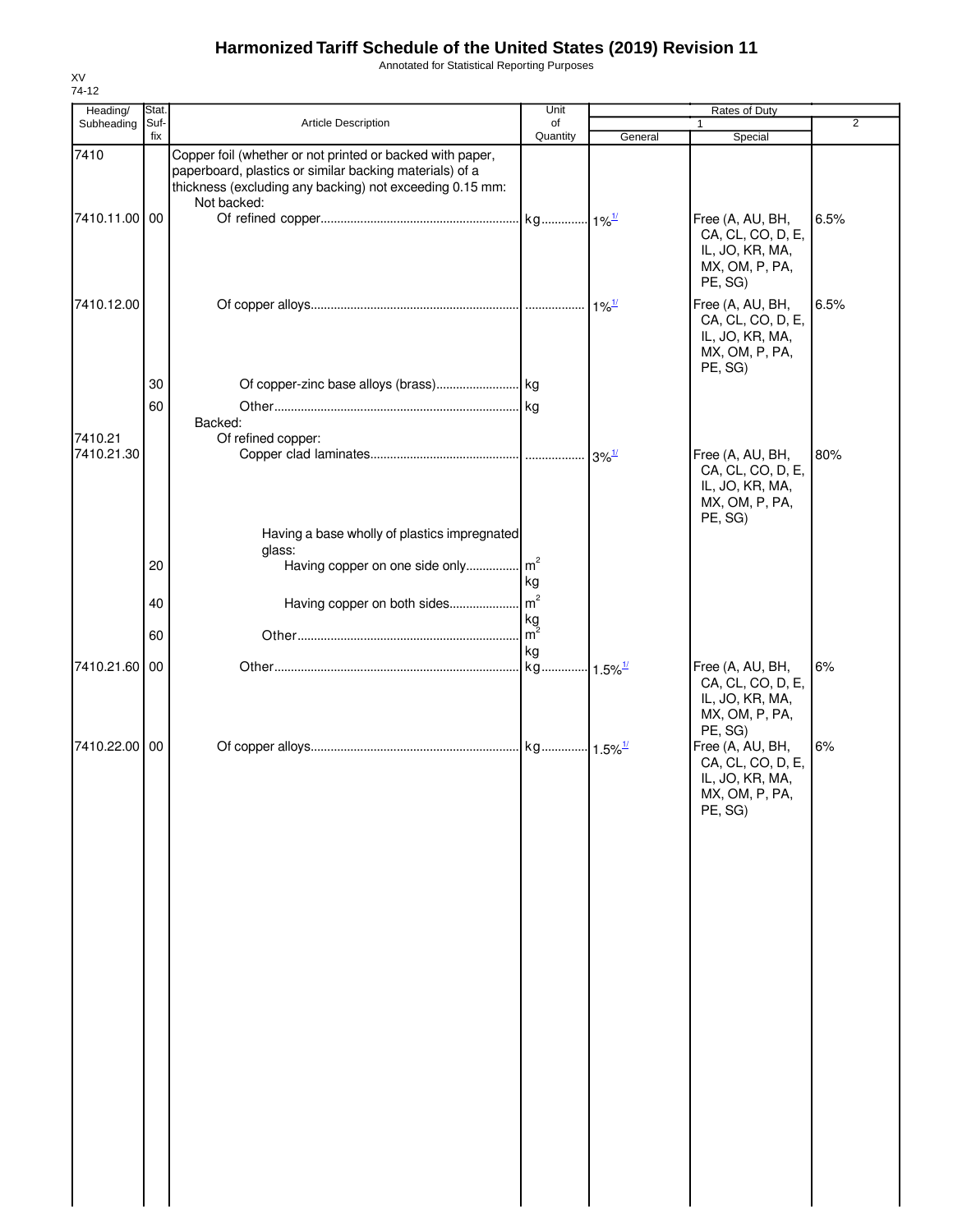Annotated for Statistical Reporting Purposes

| Heading/      | Stat.       |                                                                    | Unit           | Rates of Duty              |                                   |                |
|---------------|-------------|--------------------------------------------------------------------|----------------|----------------------------|-----------------------------------|----------------|
| Subheading    | Suf-<br>fix | Article Description                                                | of<br>Quantity |                            | 1<br>Special                      | $\overline{2}$ |
| 7411          |             | Copper tubes and pipes:                                            |                | General                    |                                   |                |
| 7411.10       |             | Of refined copper:                                                 |                |                            |                                   |                |
| 7411.10.10    |             |                                                                    |                | $\cdot$ 1.5% $\frac{1}{2}$ | Free (A, AU, BH,                  | 13%            |
|               |             |                                                                    |                |                            | CA, CL, CO, D, E,                 |                |
|               |             |                                                                    |                |                            | IL, JO, KR, MA,                   |                |
|               |             |                                                                    |                |                            | MX, OM, P, PA,                    |                |
|               |             |                                                                    |                |                            | PE, SG)                           |                |
|               | 30          | Having an outside diameter of 6 mm or more but                     |                |                            |                                   |                |
|               |             | not exceeding 16 mm, in coils on spools kg                         |                |                            |                                   |                |
|               | 90          |                                                                    |                |                            |                                   |                |
| 7411.10.50    | 00          |                                                                    |                |                            | Free (A, AU, BH,                  | 47%            |
|               |             |                                                                    |                |                            | CA, CL, CO, D, E,                 |                |
|               |             |                                                                    |                |                            | IL, JO, KR, MA,                   |                |
|               |             |                                                                    |                |                            | MX, OM, P, PA,                    |                |
|               |             |                                                                    |                |                            | PE, SG)                           |                |
|               |             | Of copper alloys:                                                  |                |                            |                                   |                |
| 7411.21       |             | Of copper-zinc base alloys (brass):                                |                |                            |                                   |                |
| 7411.21.10 00 |             |                                                                    |                |                            | Free (A, AU, BH,                  | 10%            |
|               |             |                                                                    |                |                            | CA, CL, CO, D, E,                 |                |
|               |             |                                                                    |                |                            | IL, JO, KR, MA,                   |                |
|               |             |                                                                    |                |                            | MX, OM, P, PA,<br>PE, SG)         |                |
|               |             |                                                                    |                |                            |                                   |                |
| 7411.21.50 00 |             |                                                                    |                |                            | Free (A, AU, BH,                  | 49%            |
|               |             |                                                                    |                |                            | CA, CL, CO, D, E,                 |                |
|               |             |                                                                    |                |                            | IL, JO, KR, MA,<br>MX, OM, P, PA, |                |
|               |             |                                                                    |                |                            | PE, SG)                           |                |
| 7411.22.00 00 |             | Of copper-nickel base alloys (cupro-nickel) or                     |                |                            |                                   |                |
|               |             | copper-nickel-zinc base alloys (nickel-silver) kg 3% <sup>1/</sup> |                |                            | Free (A, AU, BH,                  | 47%            |
|               |             |                                                                    |                |                            | CA, CL, CO, D, E,                 |                |
|               |             |                                                                    |                |                            | IL, JO, KR, MA,                   |                |
|               |             |                                                                    |                |                            | MX, OM, P, PA,                    |                |
|               |             |                                                                    |                |                            | PE, SG)                           |                |
| 7411.29       |             | Other:                                                             |                |                            |                                   |                |
| 7411.29.10 00 |             |                                                                    |                |                            | Free (A, AU, BH,                  | 10%            |
|               |             |                                                                    |                |                            | CA, CL, CO, D, E,                 |                |
|               |             |                                                                    |                |                            | IL, JO, KR, MA,                   |                |
|               |             |                                                                    |                |                            | MX, OM, P, PA,                    |                |
|               |             |                                                                    |                |                            | PE, SG)                           |                |
| 7411.29.50 00 |             |                                                                    |                |                            | Free (A, AU, BH,                  | 49%            |
|               |             |                                                                    |                |                            | CA, CL, CO, D, E,                 |                |
|               |             |                                                                    |                |                            | IL, JO, KR, MA,                   |                |
|               |             |                                                                    |                |                            | MX, OM, P, PA,                    |                |
|               |             |                                                                    |                |                            | PE, SG)                           |                |
|               |             |                                                                    |                |                            |                                   |                |
|               |             |                                                                    |                |                            |                                   |                |
|               |             |                                                                    |                |                            |                                   |                |
|               |             |                                                                    |                |                            |                                   |                |
|               |             |                                                                    |                |                            |                                   |                |
|               |             |                                                                    |                |                            |                                   |                |
|               |             |                                                                    |                |                            |                                   |                |
|               |             |                                                                    |                |                            |                                   |                |
|               |             |                                                                    |                |                            |                                   |                |
|               |             |                                                                    |                |                            |                                   |                |
|               |             |                                                                    |                |                            |                                   |                |
|               |             |                                                                    |                |                            |                                   |                |
|               |             |                                                                    |                |                            |                                   |                |
|               |             |                                                                    |                |                            |                                   |                |
|               |             |                                                                    |                |                            |                                   |                |
|               |             |                                                                    |                |                            |                                   |                |
|               |             |                                                                    |                |                            |                                   |                |
|               |             |                                                                    |                |                            |                                   |                |
|               |             |                                                                    |                |                            |                                   |                |
|               |             |                                                                    |                |                            |                                   |                |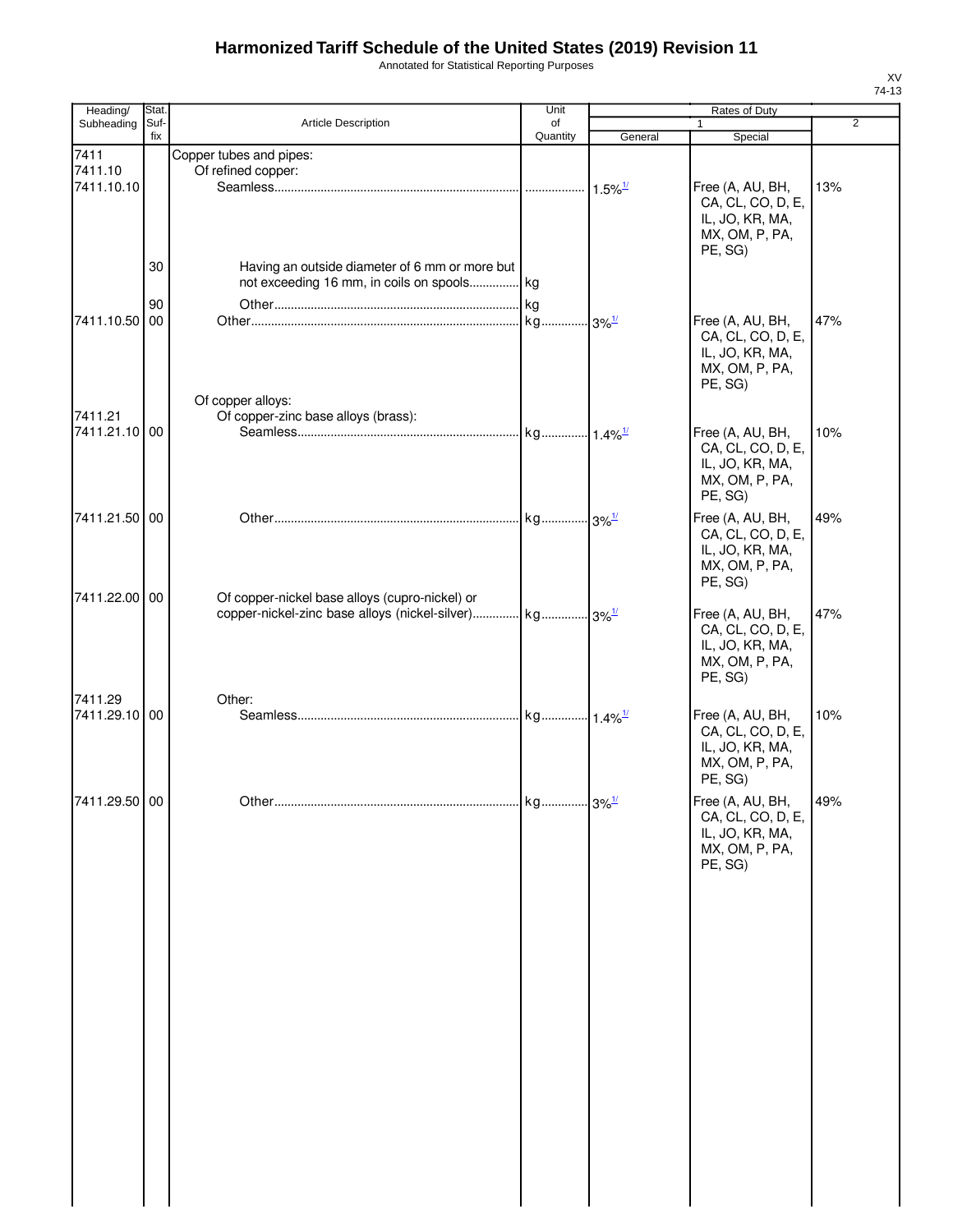Annotated for Statistical Reporting Purposes

| Heading/<br>Subheading | Stat.<br>Suf- | Article Description                                                                                                                                                                            | Unit<br>of          |         | Rates of Duty<br>$\mathbf{1}$                                                                | $\overline{2}$ |
|------------------------|---------------|------------------------------------------------------------------------------------------------------------------------------------------------------------------------------------------------|---------------------|---------|----------------------------------------------------------------------------------------------|----------------|
|                        | fix           |                                                                                                                                                                                                | Quantity            | General | Special                                                                                      |                |
| 7412                   |               | Copper tube or pipe fittings (for example couplings, elbows,                                                                                                                                   |                     |         |                                                                                              |                |
|                        |               | sleeves):                                                                                                                                                                                      |                     |         |                                                                                              |                |
| 7412.10.00 00          |               |                                                                                                                                                                                                |                     |         | Free (A, AU, B, BH, 46%<br>CA, CL, CO, D, E,<br>IL, JO, KR, MA,<br>MX, OM, P, PA,            |                |
|                        |               |                                                                                                                                                                                                |                     |         | PE, SG)                                                                                      |                |
| 7412.20.00             |               |                                                                                                                                                                                                |                     |         | Free (A, AU, B, BH, 49%<br>CA, CL, CO, D, E,<br>IL, JO, KR, MA,<br>MX, OM, P, PA,<br>PE, SG) |                |
|                        | 15            | For brake hoses for vehicles of subheading 8701.20                                                                                                                                             |                     |         |                                                                                              |                |
|                        |               | Other:<br>Of copper-zinc base alloys (brass):                                                                                                                                                  |                     |         |                                                                                              |                |
|                        | 25            | Threaded:                                                                                                                                                                                      |                     |         |                                                                                              |                |
|                        |               |                                                                                                                                                                                                |                     |         |                                                                                              |                |
|                        | 35            |                                                                                                                                                                                                |                     |         |                                                                                              |                |
|                        | 45            | Other:<br>Threaded:                                                                                                                                                                            |                     |         |                                                                                              |                |
|                        | 65            |                                                                                                                                                                                                |                     |         |                                                                                              |                |
|                        | 85            |                                                                                                                                                                                                |                     |         |                                                                                              |                |
|                        | 90            |                                                                                                                                                                                                |                     |         |                                                                                              |                |
| 7413.00                |               | Stranded wire, cables, plaited bands and the like, including<br>slings and similar articles, of copper, not electrically insulated:<br>Not fitted with fittings and not made up into articles: |                     |         |                                                                                              |                |
| 7413.00.10 00          |               |                                                                                                                                                                                                |                     |         | Free (A, AU, BH,<br>CA, CL, CO, D, E,<br>IL, JO, KR, MA,<br>MX, OM, P, PA,<br>PE, SG)        | 35%            |
| 7413.00.50 00          |               |                                                                                                                                                                                                |                     |         | Free (A, AU, BH,<br>CA, CL, CO, D, E,<br>IL, JO, KR, MA,<br>MX, OM, P, PA,<br>PE, SG)        | 35%            |
| 7413.00.90 00          |               | Fitted with fittings or made up into articles                                                                                                                                                  | kg 3% <sup>1/</sup> |         | Free (A, AU, B, BH,<br>C, CA, CL, CO, D,<br>E, IL, JO, KR, MA,<br>MX, OM, P, PA,<br>PE, SG)  | 45%            |
|                        |               |                                                                                                                                                                                                |                     |         |                                                                                              |                |
|                        |               |                                                                                                                                                                                                |                     |         |                                                                                              |                |
|                        |               |                                                                                                                                                                                                |                     |         |                                                                                              |                |
|                        |               |                                                                                                                                                                                                |                     |         |                                                                                              |                |
|                        |               |                                                                                                                                                                                                |                     |         |                                                                                              |                |
|                        |               |                                                                                                                                                                                                |                     |         |                                                                                              |                |

XV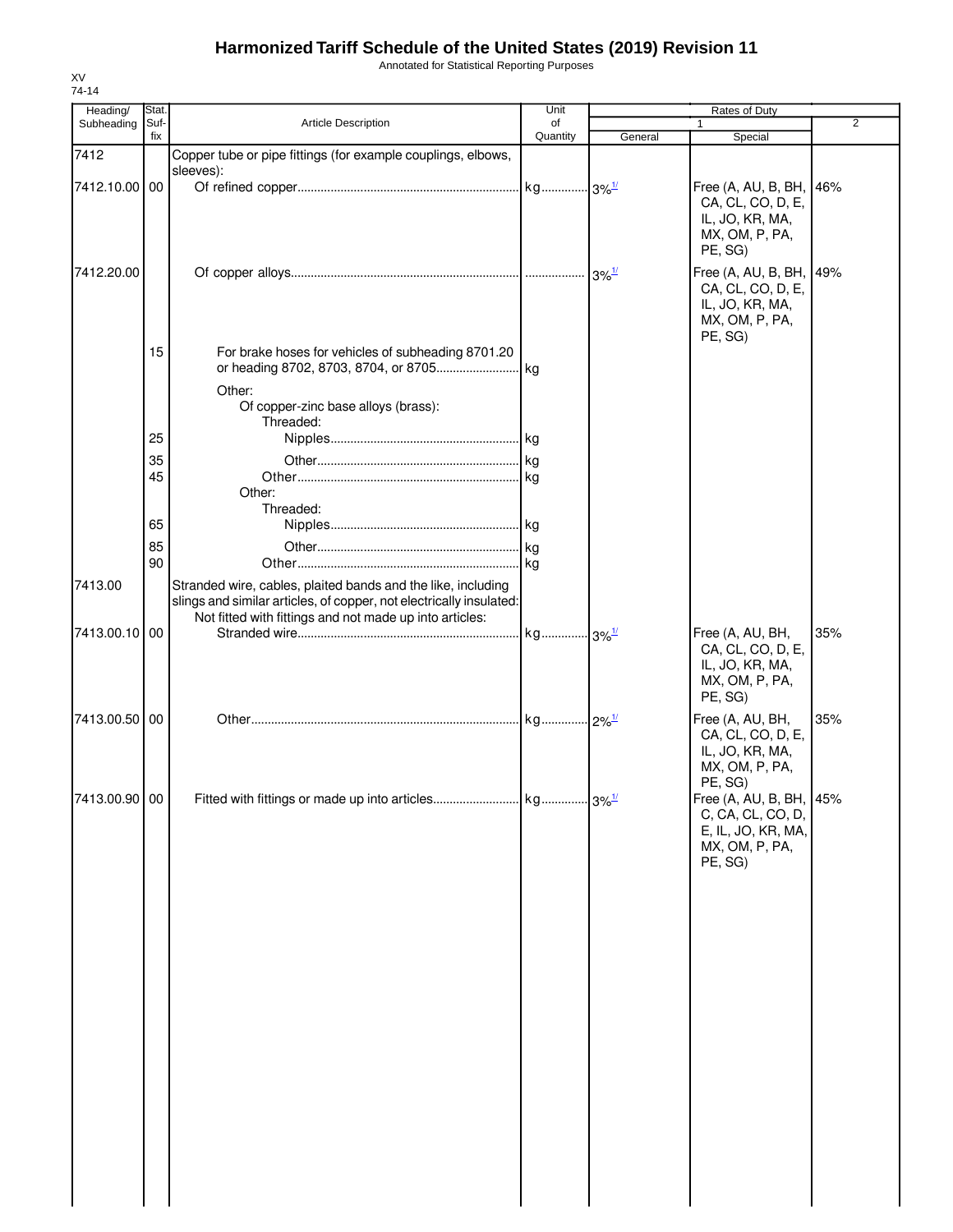Annotated for Statistical Reporting Purposes

| Heading/                 | Stat.       |                                                                                                                                                                                                                                                                                                                                                        | Unit           |                                 | Rates of Duty                                                                                |                |
|--------------------------|-------------|--------------------------------------------------------------------------------------------------------------------------------------------------------------------------------------------------------------------------------------------------------------------------------------------------------------------------------------------------------|----------------|---------------------------------|----------------------------------------------------------------------------------------------|----------------|
| Subheading               | Suf-<br>fix | <b>Article Description</b>                                                                                                                                                                                                                                                                                                                             | of<br>Quantity | General                         | $\mathbf{1}$<br>Special                                                                      | $\overline{2}$ |
| 7415<br>7415.10.00 00    |             | Nails, tacks, drawing pins, staples (other than those of heading<br>8305) and similar articles, of copper or of iron or steel with<br>heads of copper; screws, bolts, nuts, screw hooks, rivets,<br>cotters, cotter pins, washers (including spring washers) and<br>similar articles, of copper:<br>Nails and tacks, drawing pins, staples and similar |                |                                 |                                                                                              |                |
|                          |             | Other articles, not threaded:                                                                                                                                                                                                                                                                                                                          |                |                                 | Free (A, AU, BH,<br>CA, CL, CO, D, E,<br>IL, JO, KR, MA,<br>MX, OM, P, PA,<br>PE, SG)        | 45%            |
| 7415.21.00 00            |             |                                                                                                                                                                                                                                                                                                                                                        |                |                                 | Free (A, AU, B, BH,<br>CA, CL, CO, D, E,<br>IL, JO, KR, MA,<br>MX, OM, P, PA,<br>PE, SG)     | 45%            |
| 7415.29.00 00            |             | Other threaded articles:                                                                                                                                                                                                                                                                                                                               |                |                                 | Free (A, AU, B, BH,<br>CA, CL, CO, D, E,<br>IL, JO, KR, MA,<br>MX, OM, P, PA,<br>PE, SG)     | 45%            |
| 7415.33<br>7415.33.05 00 |             | Screws, bolts and nuts:                                                                                                                                                                                                                                                                                                                                |                |                                 | Free (A, AU, B, BH,<br>CA, CL, CO, D, E,<br>IL, JO, KR, MA,<br>MX, OM, P, PA,<br>PE, SG)     | 45%            |
| 7415.33.10 00            |             |                                                                                                                                                                                                                                                                                                                                                        |                |                                 | Free (A, AU, B, BH,<br>CA, CL, CO, D, E,<br>IL, JO, KR, MA,<br>MX, OM, P, PA,<br>PE, SG)     | 7%             |
| 7415.33.80               |             |                                                                                                                                                                                                                                                                                                                                                        |                |                                 | Free (A, AU, B, BH, 45%<br>CA, CL, CO, D, E,<br>IL, JO, KR, MA,<br>MX, OM, P, PA,<br>PE, SG) |                |
|                          | 10<br>50    | Having shanks, threads or holes 6 mm or more<br>Having shanks, threads or holes less than                                                                                                                                                                                                                                                              | kg             |                                 |                                                                                              |                |
| 7415.39.00               | 00          |                                                                                                                                                                                                                                                                                                                                                        | kg<br>kg       | $\cdot \cdot 3\%$ <sup>1/</sup> | Free (A, AU, B, BH, 45%<br>CA, CL, CO, D, E,<br>IL, JO, KR, MA,<br>MX, OM, P, PA,<br>PE, SG) |                |
|                          |             |                                                                                                                                                                                                                                                                                                                                                        |                |                                 |                                                                                              |                |
|                          |             |                                                                                                                                                                                                                                                                                                                                                        |                |                                 |                                                                                              |                |
|                          |             |                                                                                                                                                                                                                                                                                                                                                        |                |                                 |                                                                                              |                |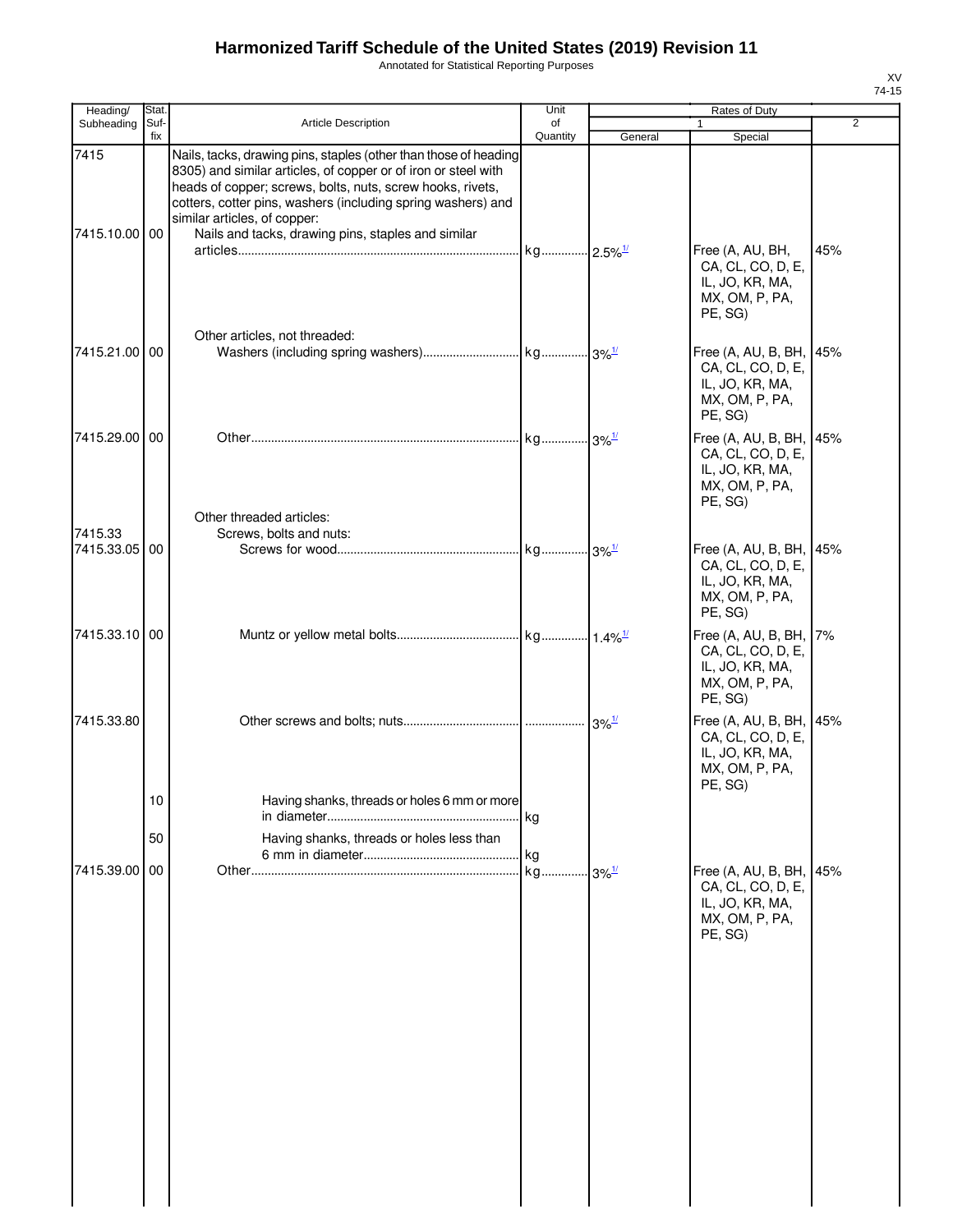Annotated for Statistical Reporting Purposes

| Heading/              | <b>Stat</b> |                                                                                                                                                                                                                                                                             | Unit           | Rates of Duty |                                                                                       |                |  |
|-----------------------|-------------|-----------------------------------------------------------------------------------------------------------------------------------------------------------------------------------------------------------------------------------------------------------------------------|----------------|---------------|---------------------------------------------------------------------------------------|----------------|--|
| Subheading            | Suf-<br>fix | Article Description                                                                                                                                                                                                                                                         | of<br>Quantity | General       | Special                                                                               | $\overline{2}$ |  |
| 7418<br>7418.10.00    |             | Table, kitchen or other household articles and parts thereof,<br>of copper; pot scourers and scouring or polishing pads, gloves<br>and the like, of copper; sanitary ware and parts thereof, of<br>copper:<br>Table, kitchen or other household articles and parts thereof; |                |               |                                                                                       |                |  |
|                       |             | pot scourers and scouring or polishing pads, gloves and<br>Pot scourers and scouring or polishing pads, gloves                                                                                                                                                              |                | 3%            | Free (A, AU, BH,<br>CA, CL, CO, D, E,<br>IL, JO, KR, MA,<br>MX, OM, P, PA,<br>PE, SG) | 40%            |  |
|                       |             | and the like:                                                                                                                                                                                                                                                               |                |               |                                                                                       |                |  |
|                       | 02          |                                                                                                                                                                                                                                                                             |                |               |                                                                                       |                |  |
|                       | 04          | Other:                                                                                                                                                                                                                                                                      |                |               |                                                                                       |                |  |
|                       | 19          | Other:                                                                                                                                                                                                                                                                      |                |               |                                                                                       |                |  |
|                       | 21          | Of copper-zinc base alloys (brass):<br>Cooking or heating apparatus of a kind<br>used for domestic purposes, non-electric                                                                                                                                                   |                |               |                                                                                       |                |  |
|                       | 23          |                                                                                                                                                                                                                                                                             |                |               |                                                                                       |                |  |
|                       | 25          | Other:                                                                                                                                                                                                                                                                      |                |               |                                                                                       |                |  |
|                       | 51          | Cooking or heating apparatus of a kind<br>used for domestic purposes, non-electric                                                                                                                                                                                          |                |               |                                                                                       |                |  |
|                       | 53          |                                                                                                                                                                                                                                                                             | kg             |               |                                                                                       |                |  |
|                       | 55          |                                                                                                                                                                                                                                                                             |                |               |                                                                                       |                |  |
| 7418.20<br>7418.20.10 | 00          | Sanitary ware and parts thereof:                                                                                                                                                                                                                                            |                |               | Free (A, AU, BH,<br>CA, CL, CO, D, E,<br>IL, JO, KR, MA,<br>MX, OM, P, PA,<br>PE, SG) | 40%            |  |
| 7418.20.50 00         |             |                                                                                                                                                                                                                                                                             |                |               | Free (A, AU, BH,<br>CA, CL, CO, D, E,<br>IL, JO, KR, MA,<br>MX, OM, P, PA,<br>PE, SG) | 40%            |  |
|                       |             |                                                                                                                                                                                                                                                                             |                |               |                                                                                       |                |  |
|                       |             |                                                                                                                                                                                                                                                                             |                |               |                                                                                       |                |  |
|                       |             |                                                                                                                                                                                                                                                                             |                |               |                                                                                       |                |  |
|                       |             |                                                                                                                                                                                                                                                                             |                |               |                                                                                       |                |  |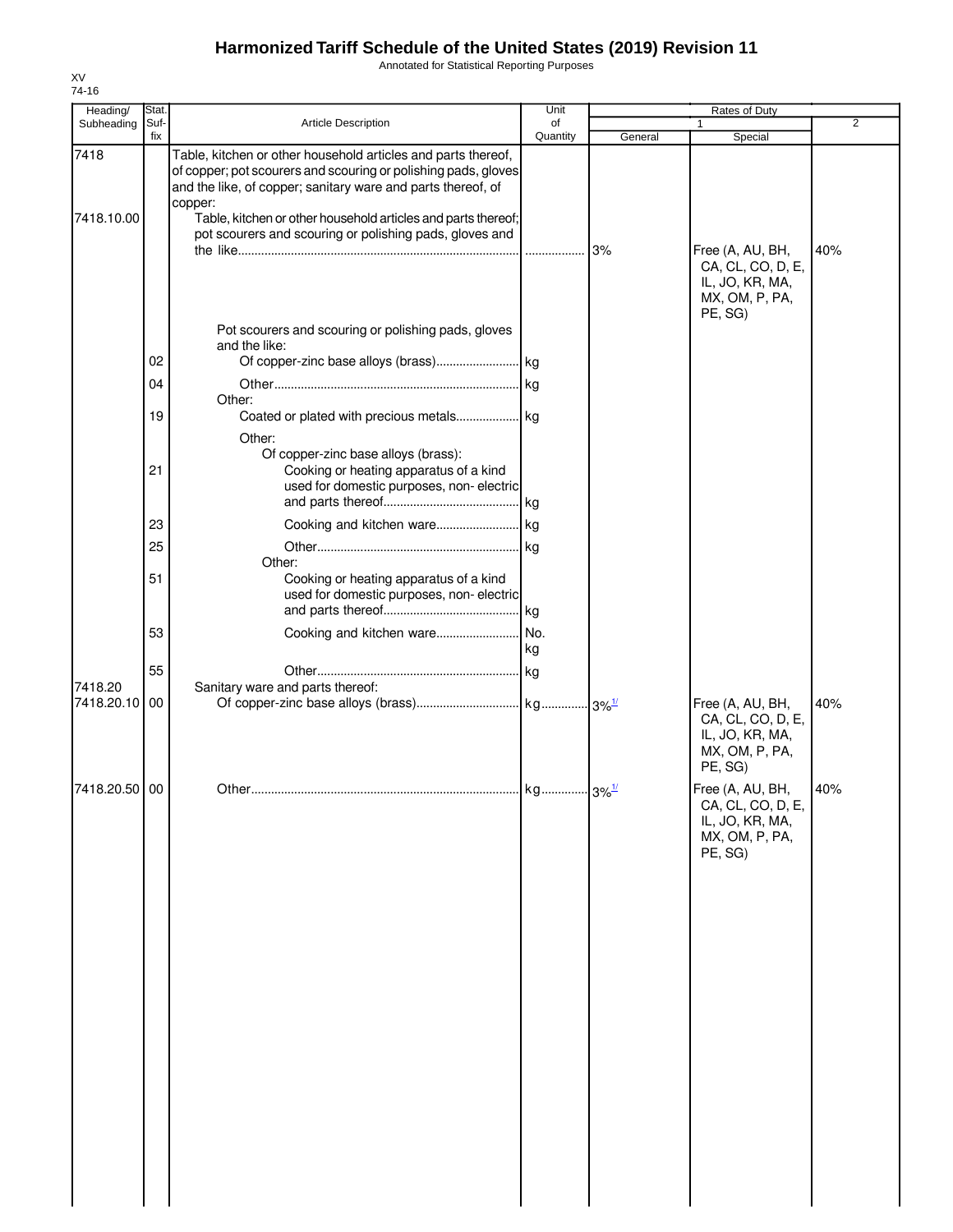Annotated for Statistical Reporting Purposes

| Heading/              | <b>Stat</b> |                                                                                                                                              | Unit                 |                                           | Rates of Duty                                                                                |                |
|-----------------------|-------------|----------------------------------------------------------------------------------------------------------------------------------------------|----------------------|-------------------------------------------|----------------------------------------------------------------------------------------------|----------------|
| Subheading            | Suf-<br>fix | <b>Article Description</b>                                                                                                                   | of<br>Quantity       | General                                   | $\mathbf{1}$<br>Special                                                                      | $\overline{2}$ |
| 7419<br>7419.10.00 00 |             | Other articles of copper:                                                                                                                    |                      |                                           | Free (A, AU, B, BH, 45%<br>CA, CL, CO, D, E,<br>IL, JO, KR, MA,<br>MX, OM, P, PA,<br>PE, SG) |                |
| 7419.91.00            |             | Other:<br>Cast, molded, stamped or forged, but not further                                                                                   |                      |                                           |                                                                                              | 46%            |
|                       | 10          | Brass plumbing goods, not elsewhere specified or                                                                                             |                      |                                           |                                                                                              |                |
| 7419.99               | 50          | Other:<br>Cloth (including endless bands), grill and netting,<br>of copper wire; expanded metal of copper:<br>Cloth:                         |                      |                                           |                                                                                              |                |
| 7419.99.03 00         |             | Fourdrinier wires, seamed or not seamed,<br>suitable for use in papermaking machines,<br>with 94 or more wires to the lineal                 | $m2$                 | Free <sup>1/</sup>                        |                                                                                              | 75%            |
|                       |             |                                                                                                                                              | kg                   |                                           |                                                                                              |                |
| 7419.99.06            |             |                                                                                                                                              |                      | $3\%$ <sup><math>\frac{1}{2}</math></sup> | Free (A, AU, BH,<br>CA, CL, CO, D, E,<br>IL, JO, KR, MA,<br>MX, OM, P, PA,<br>PE, SG)        | 43%            |
|                       | 60          | Fourdrinier wires, seamed or not<br>seamed, suitable for use in paper-<br>making machines, with fewer than 94<br>or more wires to the lineal | m <sup>2</sup><br>kg |                                           |                                                                                              |                |
|                       | 80          |                                                                                                                                              | m <sup>2</sup>       |                                           |                                                                                              |                |
| 7419.99.09 00         |             |                                                                                                                                              | kg<br>kg             | $3\%$ <sup>1/</sup>                       | Free (A, AU, B, BH, 43%<br>CA, CL, CO, D, E,<br>IL, JO, KR, MA,<br>MX, OM, P, PA,<br>PE, SG) |                |
| 7419.99.15 00         |             | Containers of a kind normally carried on the                                                                                                 |                      |                                           | Free (AU, BH, CA,<br>CL, CO, D, E, IL,<br>JO, KR, MA, MX,<br>OM, P, PA, PE,<br>SG)           | 110%           |
| 7419.99.16 00         |             |                                                                                                                                              |                      |                                           | Free (A, AU, B, BH,<br>CA, CL, CO, D, E,<br>IL, JO, KR, MA,<br>MX, OM, P, PA,<br>PE, SG)     | 45%            |
| 7419.99.30 00         |             | Other:<br>Coated or plated with precious metal kg 3% <sup>1/</sup>                                                                           |                      |                                           | Free (A, AU, BH,<br>CA, CL, CO, D, E,<br>IL, JO, KR, MA,<br>MX, OM, P, PA,<br>PE, SG)        | 65%            |
| 7419.99.50            | 10          | Brass plumbing goods not elsewhere                                                                                                           |                      | Free <sup>1/</sup>                        |                                                                                              | 46%            |
|                       | 50          |                                                                                                                                              |                      |                                           |                                                                                              |                |
|                       |             |                                                                                                                                              |                      |                                           |                                                                                              |                |